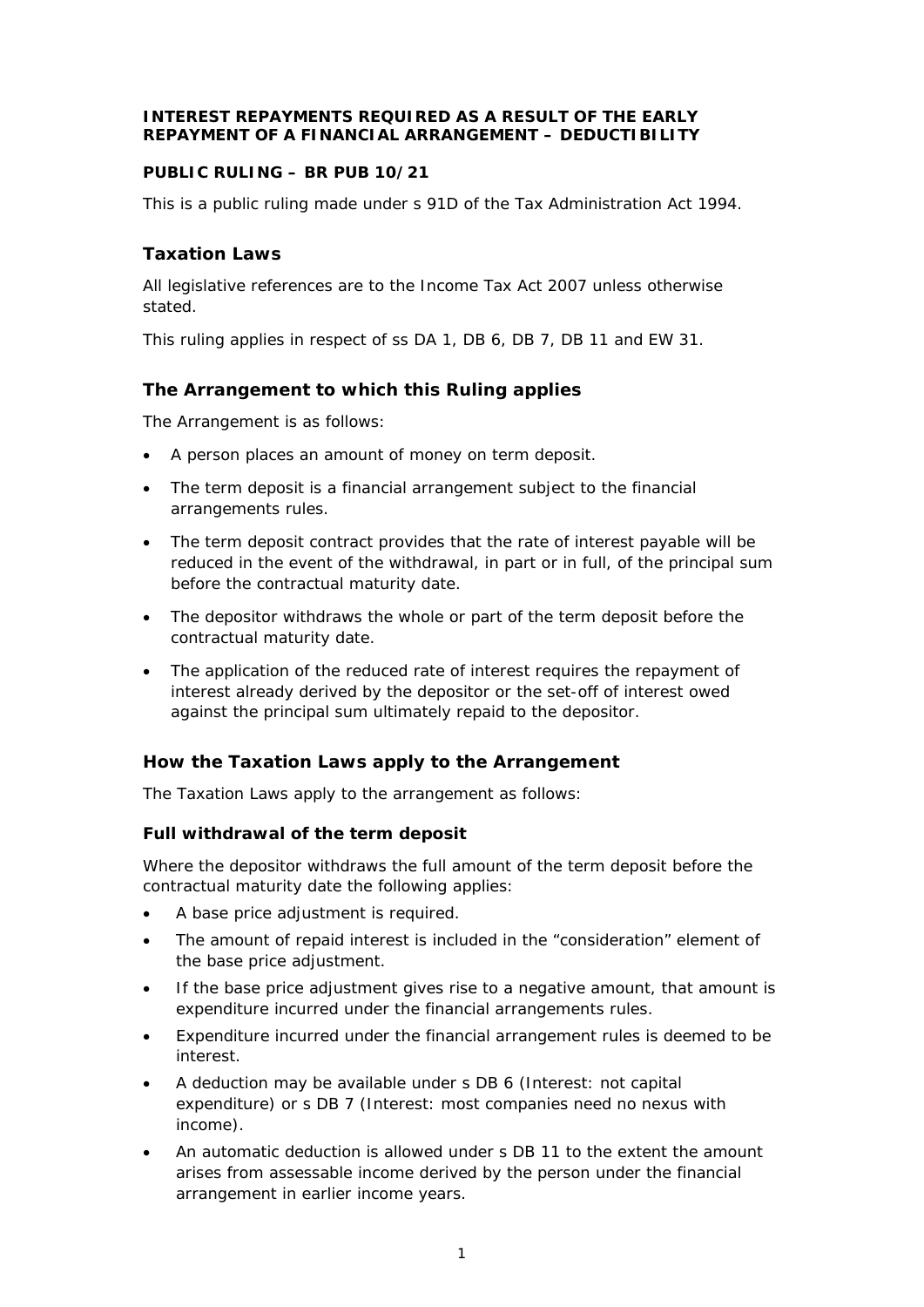# *Partial withdrawal of the term deposit*

Where the depositor withdraws part of the amount of the term deposit before the contractual maturity date the following applies:

- A base price adjustment is not required.
- Depositors who are not cash basis persons, and cash basis persons who have elected to adopt a spreading method, must apply Determination G25: *Variations in the Terms of a Financial Arrangement* when the term deposit is varied by the partial withdrawal. The repaid interest is included in the calculation under the determination and an adjustment is made in the year of variation.

## *Cash basis persons*

- Depositors who are cash basis persons may deduct the repaid interest at the time it is incurred only if the general permission is satisfied. To satisfy the general permission there must be a sufficient relationship between the repayment of the interest and the earning of assessable income. The Commissioner considers the relationship between the repayment and the interest income earned under the term deposit is insufficient to satisfy s DA 1(1)(a). However, the Commissioner considers that a deduction for the repayment may be available under the general permission, if it can be shown that the expenditure was incurred in the course of carrying on a business for the purposes set out in s DA 1(1)(b).
- If the amount of the repaid interest is not deductible at the time of repayment, it falls to be dealt with on maturity of the deposit through the base price adjustment.
- The amount of repaid interest is included in both the "consideration" and "expenditure" elements of the base price adjustment.
- If the base price adjustment gives rise to a positive amount, that amount is income derived. However, it is not income to the extent to which it arises from expenditure incurred under the financial arrangement in earlier income years and for which a deduction was denied.
- Therefore, a positive base price adjustment amount in the final year of the term deposit will be reduced by the amount of interest repaid in the year of partial withdrawal.

# **The period or income year for which this Ruling applies**

This ruling will apply for a three year period beginning on 16 December 2010 and ending on 16 December 2013.

This ruling is signed by me on 16 December 2010.

**Susan Price**  Director, Public Rulings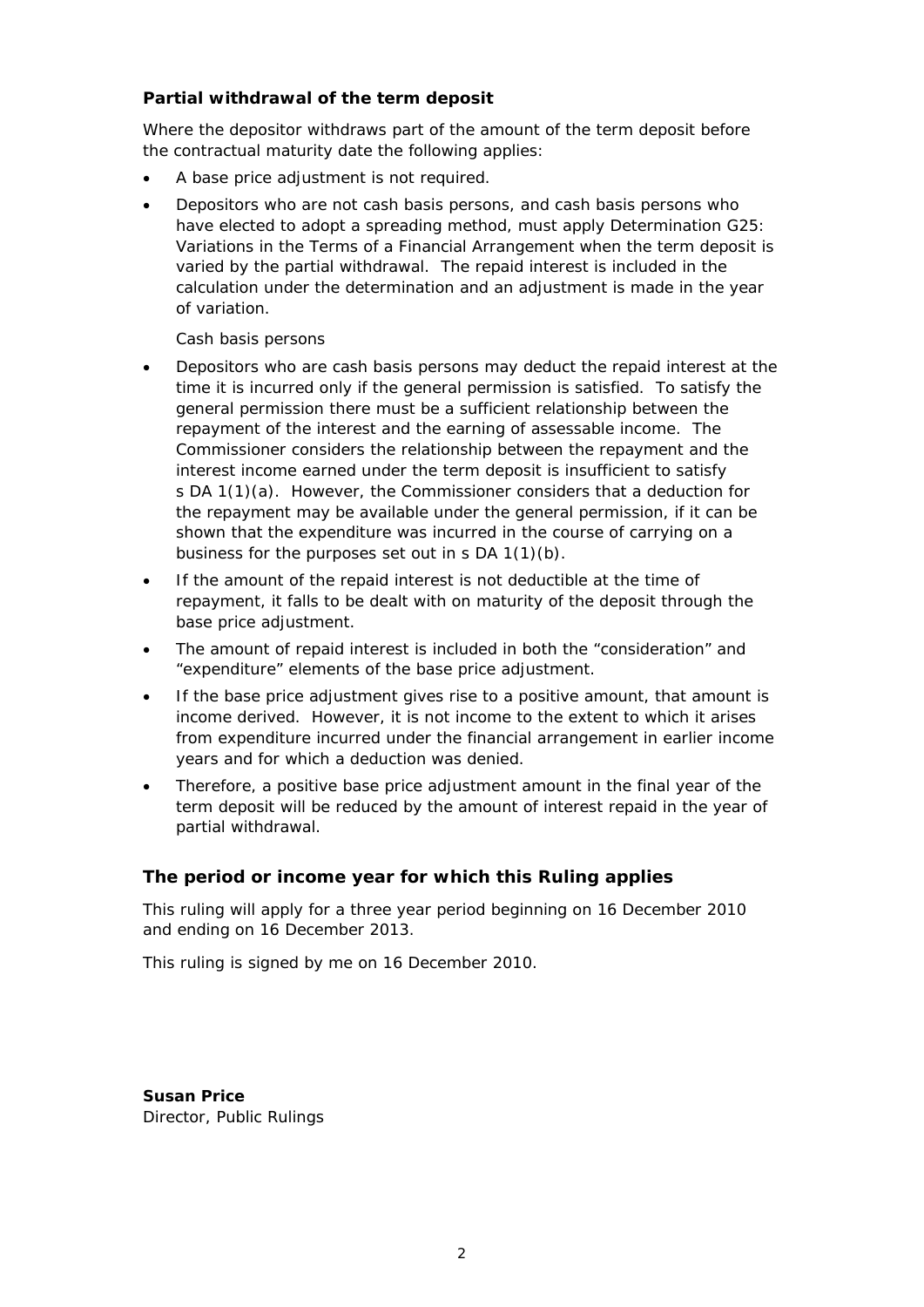## **COMMENTARY ON PUBLIC RULING – BR PUB 10/21**

This commentary is intended to help readers understand and apply the conclusions reached in Public Ruling BR Pub 10/21 ("the Ruling"). The commentary is not a legally binding statement.

This Ruling is a reissue of BR Pub 97/9, which expired on 31 March 2001. The expired ruling took the view that if a partial withdrawal of a term deposit was to pay a business expense or to apply the amount to derive other assessable income, then the amount of repaid interest was deductible under the general permission at the time of the repayment.

After reconsidering this reissue, the Commissioner takes the view that there is not a sufficient relationship between the repayment of interest and any income to allow a deduction under s DA 1(1)(a) of the Income Tax Act 2007 at the time of the repayment. However, it is accepted that in some cases it may be deductible under s DA 1(1)(b).

Legislative references are to the Income Tax Act 2007 unless otherwise stated. Relevant legislative provisions are reproduced in the Appendix to this commentary.

# **Summary**

- 1. A depositor who withdraws funds early may have to repay a portion of the interest previously derived under the term deposit. The issue this ruling and commentary deal with is whether and when the repaid amount is deductible.
- 2. The fact a depositor may have to repay interest if they withdraw a deposit early does not mean interest they receive during the course of the deposit is not derived by the depositor. At the time of receipt or crediting of interest, the depositor has earned that interest and it is theirs to deal with as they wish. The fact a liability to repay some of that interest may arise later, if certain events occur, does not alter the fact derivation has occurred. Therefore, it is necessary to consider the taxation consequences of the repayment of the interest on the full or partial withdrawal of the term deposit amount.
- 3. The full withdrawal of a term deposit amount before the contractual maturity date will trigger a base price adjustment (BPA). Where the depositor is required to repay interest previously derived, the amount of repaid interest will be included in the "consideration" element of the BPA. This will generally give rise to a negative BPA amount. A negative BPA amount is expenditure incurred under the financial arrangements rules. Expenditure incurred under the financial arrangements rules is deemed to be interest under s YA 1. A deduction may be available under s DB 6 (*Interest: not capital expenditure*) or s DB 7 (*Interest: most companies need no nexus with income*). An automatic deduction is allowed under s DB 11 to the extent the amount arises from assessable income derived by the person under the financial arrangement in earlier income years.
- 4. If a depositor partially withdraws the deposit, there is no maturity of the financial arrangement. Therefore, no BPA is performed. In these circumstances, the deductibility of the repaid interest depends on whether the depositor is a cash basis person.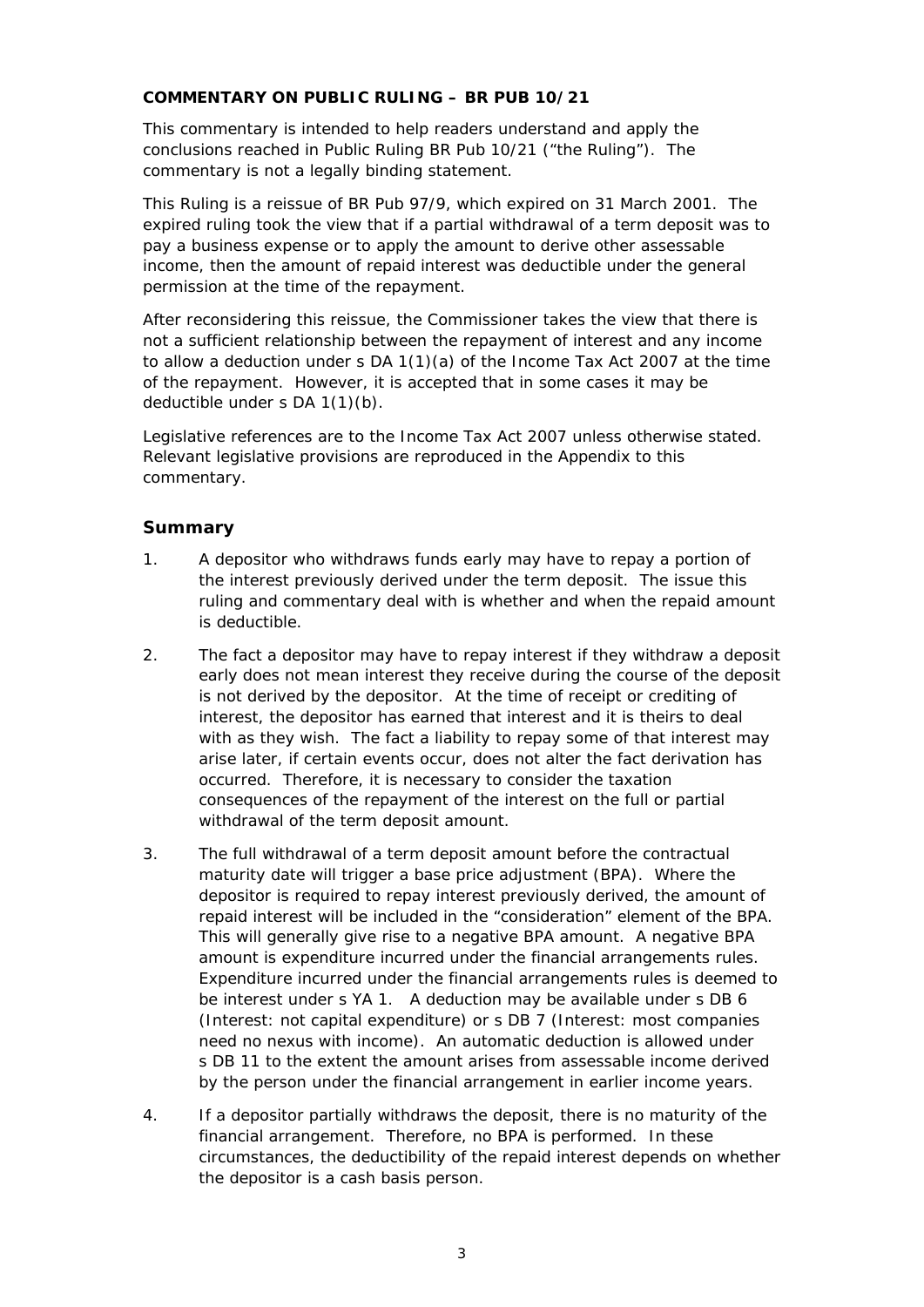- 5. A depositor who is not a cash basis person, or is a cash basis person who has elected to adopt a spreading method, needs to apply Determination G25: *Variations in the terms of a financial arrangement* when the term deposit is varied by the partial withdrawal. The repaid interest will be brought into the Determination G25 calculation and an adjustment made in the year of variation. A BPA is done when the term deposit finally matures.
- 6. Where a cash basis person does not adopt a spreading method, expenditure incurred during the term of a financial arrangement will be deductible at the time it is incurred only if the general permission is satisfied. To satisfy the general permission there must be a sufficient relationship between the repayment of the interest and the earning of assessable income. The Commissioner considers the relationship between the repayment and the interest income earned under the term deposit is insufficient to satisfy s DA  $1(1)(a)$ . As the amount of the repaid interest is not deductible at the time of repayment, it falls to be dealt with through the BPA on maturity of the deposit. However, the Commissioner considers that where the expenditure has been incurred in carrying on a business, a deduction may be available under s DA 1(1)(b). Whether the repayment of interest satisfies the nexus test for a business will depend upon the facts of each case.
- 7. The amount of the repaid interest will be included in both the "consideration" and "expenditure" elements of the BPA calculation. The application of the BPA at maturity will generally result in a positive amount, which reflects the receipt of interest income in the final year of the term deposit.
- 8. A positive BPA amount is income, except to the extent to which it arises from expenditure incurred under the financial arrangement in earlier income years and for which a deduction was denied. Thus, the amount of interest income derived in the final year of the term deposit will be reduced by the amount of interest repaid in an earlier year. However, an amount of repaid interest for which a deduction was available will not reduce the amount of interest income derived in the final year of the term deposit. This ensures the depositor returns the correct amount of interest income over the full term of the deposit.

# **Introduction**

- 9. A term deposit contract will often include a clause that early withdrawal of the principal sum, in whole or in part, will result in a reduced rate of interest, calculated from the date of the initial deposit. In some cases, this means a depositor who withdraws funds early may have to repay a portion of the interest previously derived under the term deposit.
- 10. For example, assume that on 1 October 2010 a person invests \$10,000 for 12 months at 7%, interest to be credited to the person's bank account six-monthly. Interest of \$350 is paid to the person on 31 March 2011. However, on 1 May 2011 the person decides to withdraw \$5,000 from the term deposit.
- 11. The term deposit contract states that the rate of interest on the \$5,000 to be withdrawn is reduced to 5% from the date of deposit, 1 October 2010. Therefore, the amount of interest the person should have received in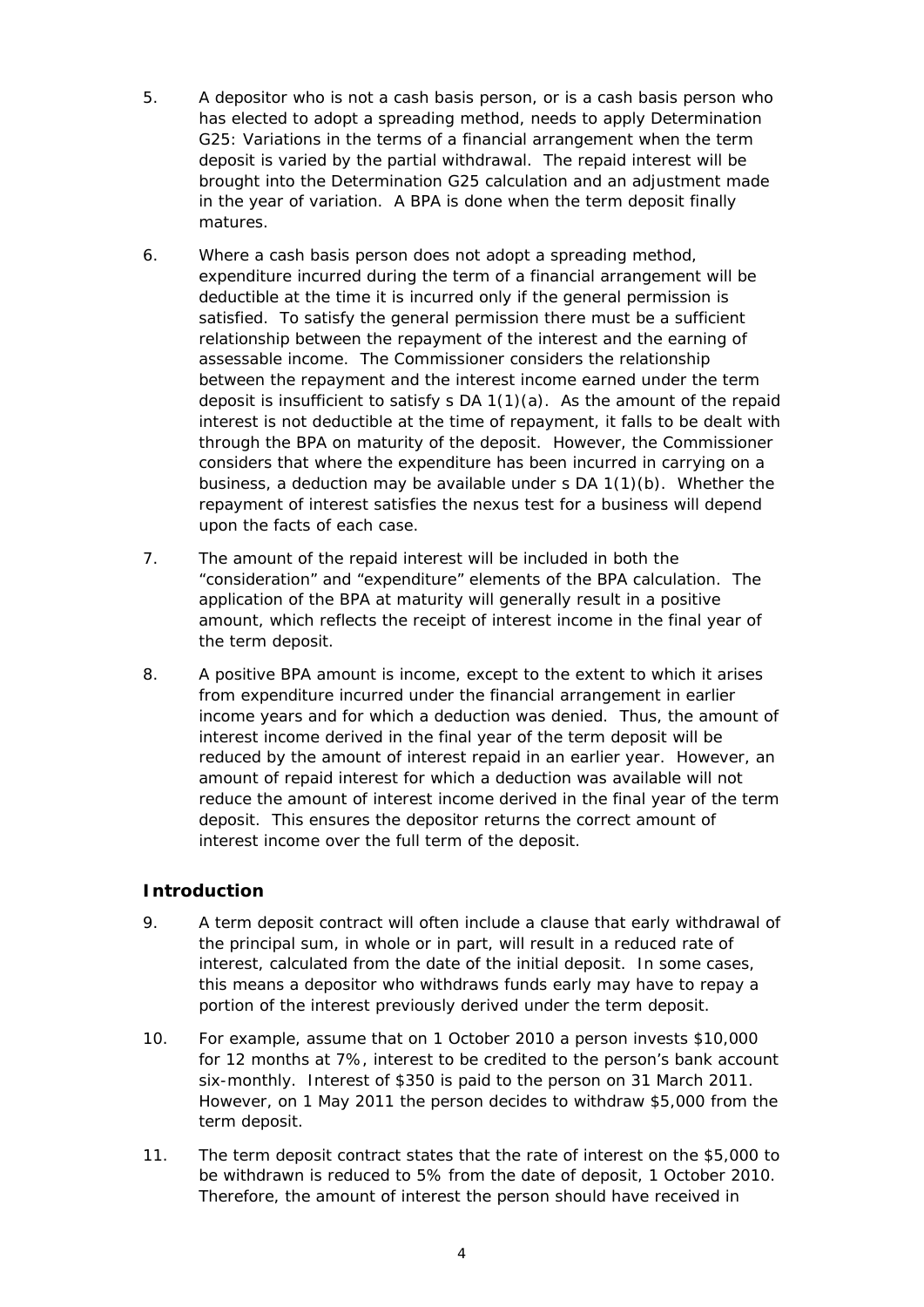relation to the \$5,000 withdrawn is \$146 (seven months interest at 5%). The person has already been credited with \$175 in respect of that \$5,000. Therefore, the person owes the bank \$29.

- 12. This ruling considers the tax consequences of the depositor's repayment of the interest to the bank.
- 13. Note that, in practical terms, it is unlikely the depositor would physically repay the interest previously derived to the bank. The more common scenario would be for the bank to deduct the amount of interest owed to it from the amount of the principal to be repaid by it. For example, in the above example the person would receive \$4,971 from the bank on early withdrawal (the \$5,000 principal withdrawn less the \$29 interest to be repaid). Whether such a set-off occurs or not, the transaction is treated for tax purposes as the repayment of the interest owed by the depositor and the return by the bank of the full amount of the principal withdrawn early.

# **Application of the legislation**

14. The tax consequences of the arrangement depend upon whether there is a full or partial withdrawal of the deposit early and whether the depositor repaying the interest is a cash basis person. These scenarios are considered below. However, before turning to these scenarios, it is necessary to consider the preliminary issue of whether the interest under the term deposit is fully derived when received or is only conditionally derived to the extent of the amount liable to repayment.

# *Derivation of interest subject to repayment on early withdrawal*

- 15. The fact a depositor may have to repay interest if the deposit is withdrawn early does not mean interest received during the course of the deposit is not derived by the depositor. At the time of receipt or crediting of interest, the depositor has earned that interest and it is theirs to deal with as they wish. The fact a liability to repay some of that interest may arise later, if certain events occur, does not alter the fact derivation has occurred.
- 16. *Bowcock v CIR* (1981) 5 NZTC 61,062 supports this conclusion. Mr Bowcock was an employee who went on study leave but continued to receive his full salary. The terms of the employment bond provided that if he left his employment within four years of the end of his study leave, he would have to repay some of the amount he had received. He did leave within that time, so was required to repay salary in respect of two income years. He tried to deduct these sums from his income tax returns for the two years. In the High Court Mr Bowcock claimed he had never derived the amounts because they were contingent receipts not absolute receipts.
- 17. Vautier J rejected Mr Bowcock's argument. He said (at page 61,069):

Upon a consideration of the terms of the bond and the course pursued in this case, I am quite unable to come to the conclusion that the moneys which were paid to the objector during the two years in question can be said to have been received by him conditionally in the sense referred to in the judgments in the High Court in [*Arthur Murray (NSW) Pty Ltd v FCT* (1965) 114 CLR 314]. Those moneys clearly in my view became the absolute property of the objector when they were paid. No conditions or stipulations were attached to those payments themselves. They were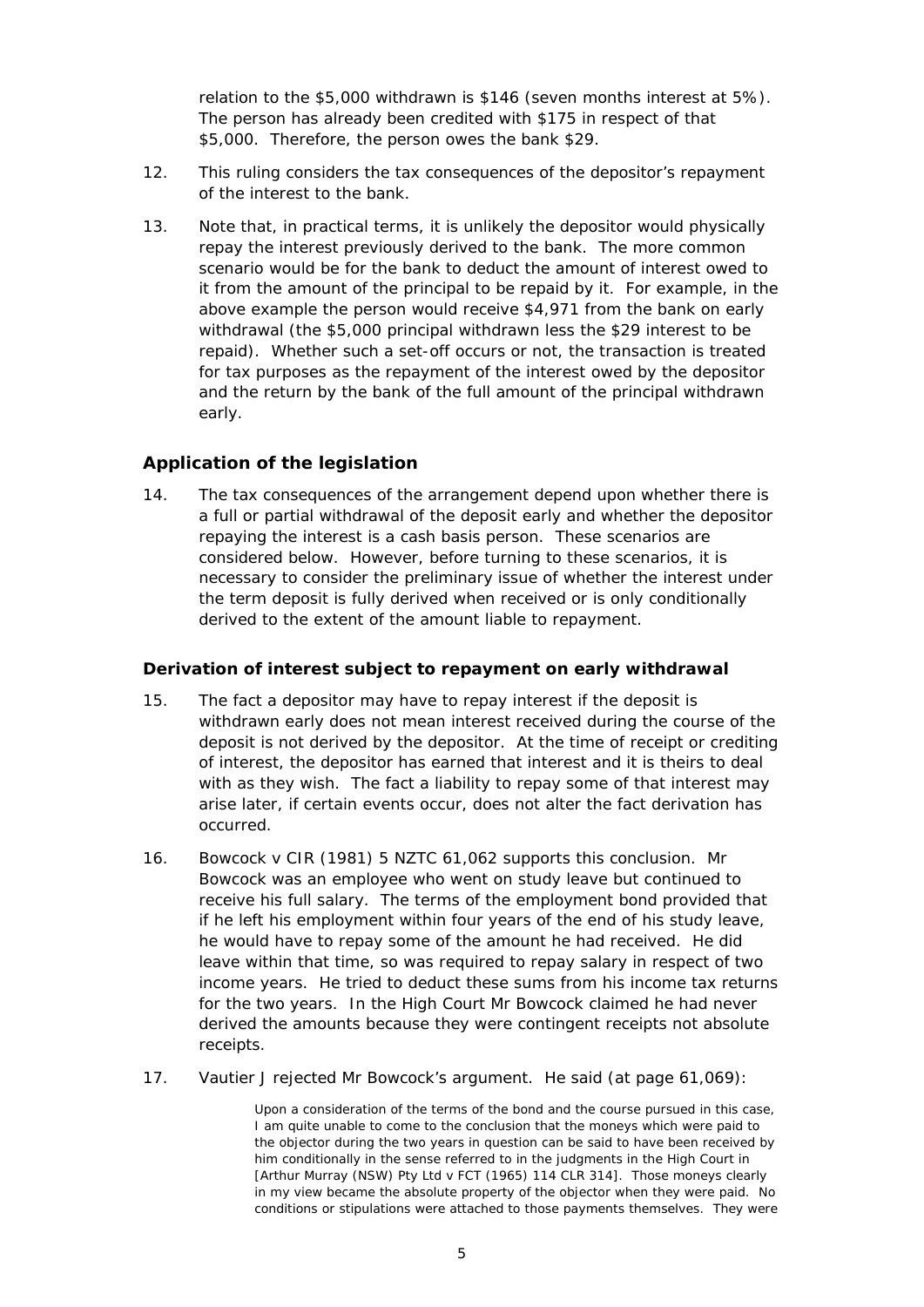clearly received and accepted as of right. Whether or not any liability arose in the future to repay any part of those moneys depended entirely on the course which the objector chose to take.

- 18. The *Bowcock* principle supports the view that if a taxpayer is liable to repay an amount previously received (for example, for breaching a bond or for the early withdrawal of funds), the repayment of the amount does not change the nature of the original derivation of the funds from absolute to conditional.
- 19. Vautier J distinguished the decision in *Arthur Murray (NSW) Pty Ltd v FCT* (1965) 114 CLR 314 in *Bowcock*. *Arthur Murray* concerned whether income had been derived in the first instance, not the situation where income has been derived but may have to be repaid. It is the latter situation that was covered in *Bowcock*, where the court found that the possibility of repayment did not affect the derivation of the income.
- 20. In the present arrangement, the depositor has an absolute entitlement to the interest under the term deposit at the time it is received. If the depositor later chooses to withdraw funds before the contracted maturity date, the fact an obligation to repay some of the interest received may arise does not affect that entitlement. The interest has been derived and the nature of the derivation of the funds is not changed from absolute to conditional as a result of the repayment.
- 21. As the interest income is absolutely derived by the depositor, it is now necessary to consider the taxation consequences of the repayment of interest on the full or partial withdrawal of the term deposit amount.

# *Full withdrawal of the term deposit amount*

- 22. A term deposit is a financial arrangement under s EW 3. Therefore, the financial arrangements rules apply. When a term deposit is withdrawn in full, the financial arrangement has matured and a BPA is required under s EW 29.
- 23. Although many depositors are likely to be cash basis persons under the financial arrangements rules and not required to use a spreading method, they are still subject to the financial arrangements rules and must do a BPA if they withdraw the term deposit in full.
- 24. The formula for calculating a BPA is in s EW 31(5). The formula is:

consideration – income  $+$  expenditure  $+$  amount remitted

where:

| consideration | is all consideration that has been paid, and all<br>consideration that is or will be payable, to the<br>person for or under the financial arrangement,                                                          |
|---------------|-----------------------------------------------------------------------------------------------------------------------------------------------------------------------------------------------------------------|
|               | minus all consideration that has been paid, and all<br>consideration that is or will be payable, by the<br>person for or under the financial arrangement. Non-<br>contingent and non-integral fees are ignored. |
| income        | is income derived by the person under the financial<br>arrangement in earlier income years.                                                                                                                     |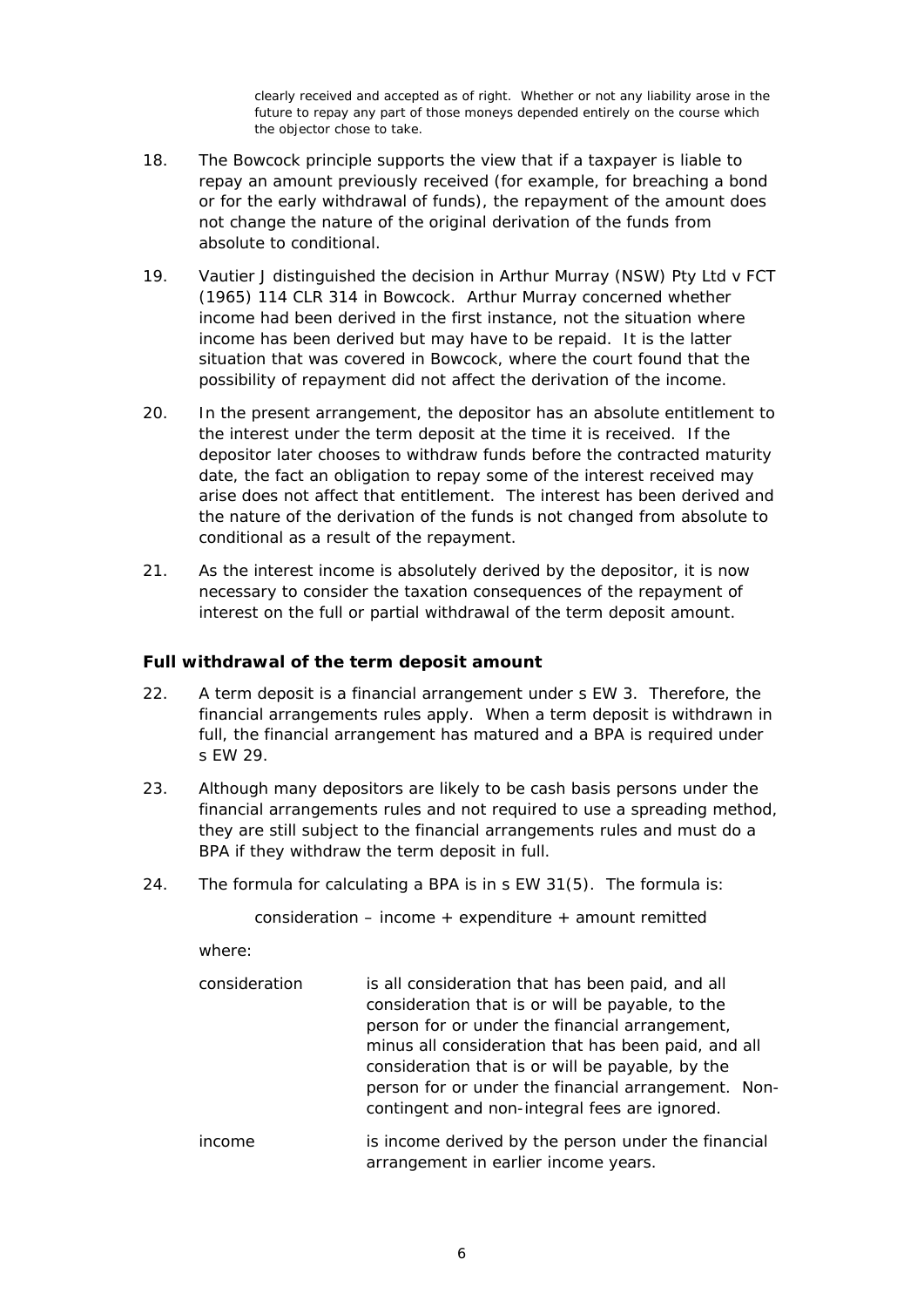| expenditure     | is expenditure incurred by the person under the<br>financial arrangement in earlier income years.                                                |
|-----------------|--------------------------------------------------------------------------------------------------------------------------------------------------|
| amount remitted | is an amount that is not included in the<br>consideration paid or payable to the person because<br>it has been remitted by the person or by law. |

- 25. Where a depositor withdraws a term deposit in full before the contracted maturity date and the depositor is required to repay interest derived in a previous income year, the repaid interest will be included in the "consideration" element of the BPA. The result of the BPA calculation will depend on matters such as the time of receipt of the interest payments, the differential in interest rates and the time of the withdrawal of the term deposit amount.
- 26. Where the BPA calculation gives rise to a negative amount, s EW 31(4) provides that a negative BPA amount is expenditure incurred by a person in the year the calculation is made. Expenditure incurred under the financial arrangements rules is deemed to be interest.
- 27. A deduction may be available under s DB 6 (*Interest: not capital expenditure*) or s DB 7 (*Interest: most companies need no nexus with income*). Section DB 6 overrides the capital limitation and allows a deduction for interest where the general permission is satisfied. Where the requirements of s DB 7 are satisfied, a company is allowed a deduction for interest expenditure incurred whether or not the expenditure satisfies the general permission. Section DB 7 also overrides the capital limitation, the exempt income limitation and the withholding tax limitation.
- 28. Section DB 11 supplements the general permission and overrides all the general limitations. An automatic deduction is allowed for the negative BPA amount under s DB 11 to the extent that the amount arises from assessable income derived by the person under the financial arrangement in earlier income years.
- 29. Where the BPA calculation gives rise to a positive amount, s EW 31(3) provides that the amount is income derived by the person. A positive BPA amount may occur where the depositor derives interest income in the same year as the year in which the withdrawal and repayment of interest occurs. In these circumstances, the BPA calculation ensures that the positive BPA amount is reduced by the amount of the repaid interest.
- 30. Examples 1 and 2 illustrate the above points:

### *Example 1*

On 1 October 2010 Mary (a cash basis person) invests \$10,000 for 12 months at 7%, with interest to be credited to her bank account sixmonthly. Interest of \$350 is paid to Mary on 31 March 2011. However, on 1 May 2011 Mary decides to withdraw the full amount of the term deposit.

On the early withdrawal of the \$10,000, the term deposit contract states that the rate of interest is reduced to 5% from the date of deposit, 1 October 2010. Therefore, the amount of interest Mary should have received in relation to the term deposit is \$292 (seven months interest at 5%). As Mary has already been credited with \$350 interest (for the first six months), she owes the bank \$58. The bank sets off the amount of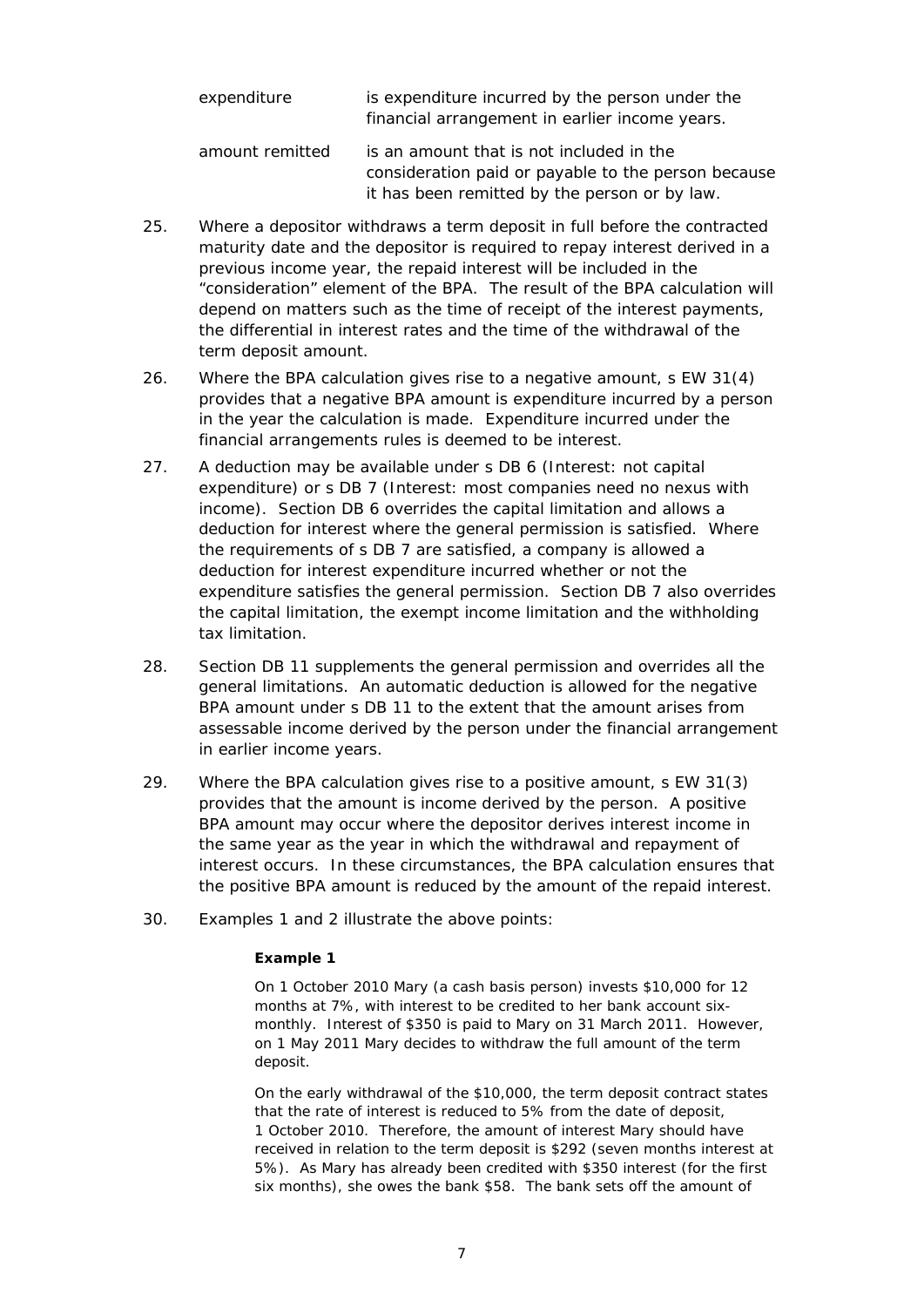interest owed against the amount of the principal to be repaid and Mary receives \$9,942.

Mary will have to apply the BPA formula to the term deposit in the 2012 income year as follows:

consideration – income  $+$  expenditure  $+$  amount remitted

The consideration Mary received is the repayment of the principal amount of \$10,000 and the interest received of \$350. The consideration Mary paid is the original deposit of \$10,000 and the repayment of interest of \$58.

The amount of income Mary derived in earlier income years is \$350.

There is no expenditure from earlier years.

No amount is remitted.

Therefore, the BPA is:

 $($10,350 - $10,058) - $350 + $0 + $0$ 

```
= $292 - $350
```

```
= -$58
```
The negative BPA amount is expenditure incurred under the financial arrangements rules. Mary has derived income under the financial arrangement in previous income years (\$350) and therefore the negative BPA amount of -\$58 will be deductible to Mary in the income year ending 31 March 2012.

### *Example 2*

On 1 November 2010 Sally invests \$10,000 for two years at 7%, with interest to be credited to her bank account six-monthly. Interest of \$350 is paid to Sally on 30 April 2011, 30 October 2011 and 30 April 2012. However, on 30 June 2012 Sally decides to withdraw the full amount of the term deposit. Sally has a standard balance date.

On the early withdrawal of the \$10,000, the term deposit contract states that the rate of interest is reduced to 5% from the date of deposit, 1 November 2010. Therefore, the amount of interest Sally should have received in relation to the term deposit is \$833 (20 months interest at 5%). Sally has already been credited with \$1,050 interest, so she owes the bank \$217. The bank sets off the amount of interest owed against the amount of the principal to be repaid and Sally receives \$9,783.

Sally will have to apply the BPA formula to the term deposit in the 2013 income year as follows:

consideration – income  $+$  expenditure  $+$  amount remitted

The consideration Sally received is the repayment of the principal amount of \$10,000 and the interest received of \$1,050. The consideration Sally paid is the original deposit of \$10,000 and the repayment of interest of \$217.

The amount of income Sally derived in earlier income years is \$700.

There is no expenditure from earlier years.

No amount is remitted.

Therefore, the BPA is: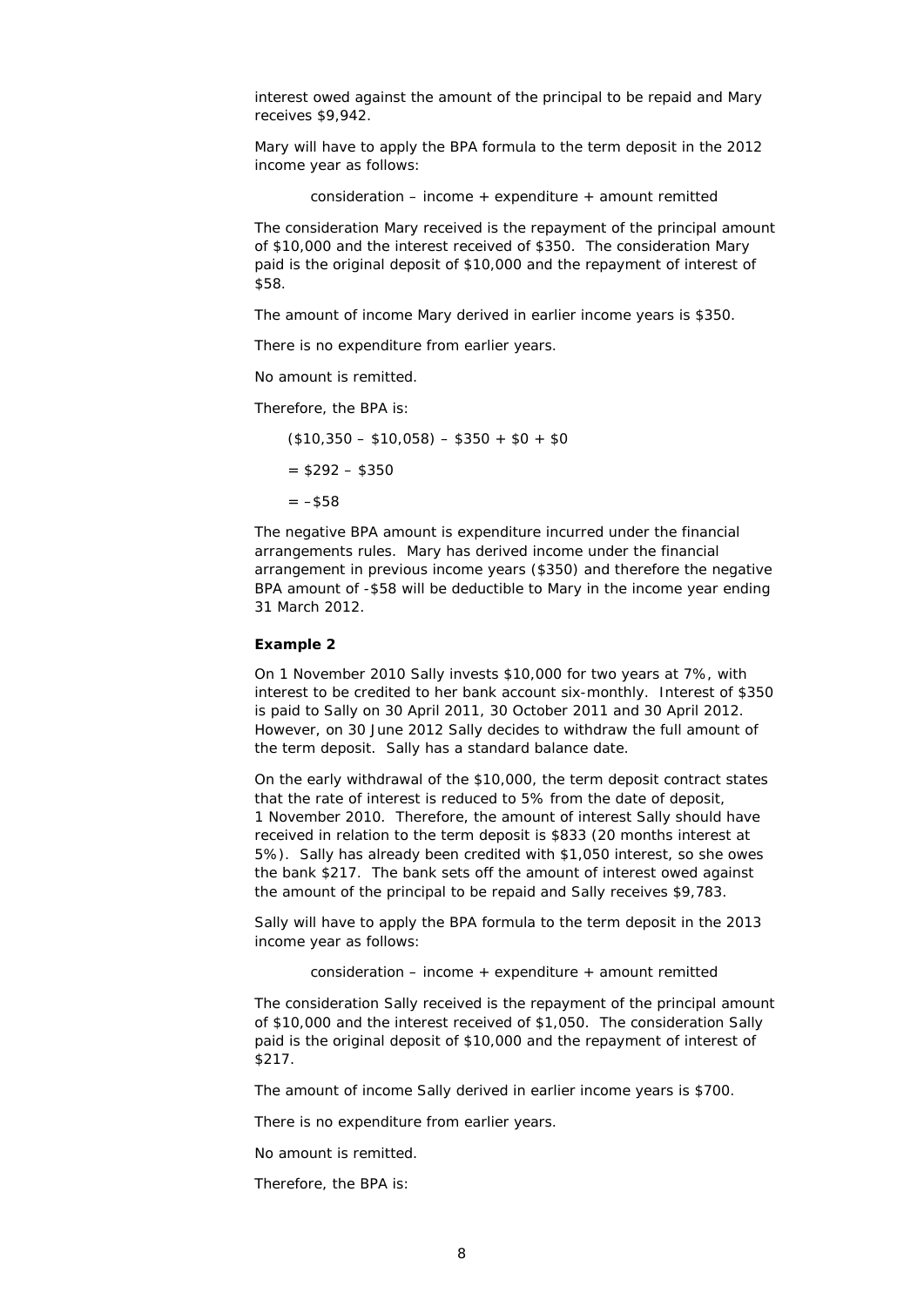$($11,050 - $10,217) - $700 + $0 + $0$ 

 $= $833 - $700$ 

 $-$  \$133

The positive BPA amount is income derived for Sally. The \$133 for the 2013 income year reflects the receipt by Sally of interest income of \$350 on 30 April 2012 and the repayment of interest of \$217.

## *Partial withdrawal of term deposit amount*

- 31. If a depositor only partially withdraws the deposit, there is no maturity of the financial arrangement. Therefore, no BPA is performed. In these circumstances, the deductibility of the repaid interest depends on whether the depositor is a cash basis person.
- 32. Note that this situation assumes the contract between the parties provides that the partial withdrawal of the deposit does not terminate the contract. If the withdrawal results in the existing term deposit contract being terminated and a new term deposit being entered into, a BPA will be required as discussed in paragraph 22 above.

## *Non-cash basis person*

- 33. A depositor who is a non-cash basis person needs to apply Determination G25*: Variations in the Terms of a Financial Arrangement* when the term deposit is varied by the partial withdrawal.
- 34. The formula in Determination G25 is:

$$
a-b-c+d
$$

where:

- a is the sum of all amounts that would have been income derived by the person in respect of the financial arrangement from the date it was acquired or issued to the end of the income year, if the changes had been known as at the date the financial arrangement was acquired or issued
- b is the sum of all amounts that would have been expenditure incurred by the person in respect of the financial arrangement from the date it was acquired or issued to the end of the income year, if the changes had been known as at the date the financial arrangement was acquired or issued
- c is the sum of all amounts treated as income derived of the person in respect of the financial arrangement since it was acquired or issued to the end of the previous income year
- d is the sum of all amounts treated as expenditure incurred of the person in respect of the financial arrangement since it was acquired or issued to the end of the previous income year.
- 35. The repaid interest will be brought into the Determination G25 calculation and an adjustment made in the year of variation. When the formula in Determination G25 is calculated, a positive amount is deemed to be income, and a negative amount is deemed to be expenditure incurred. A BPA is done when the term deposit finally matures.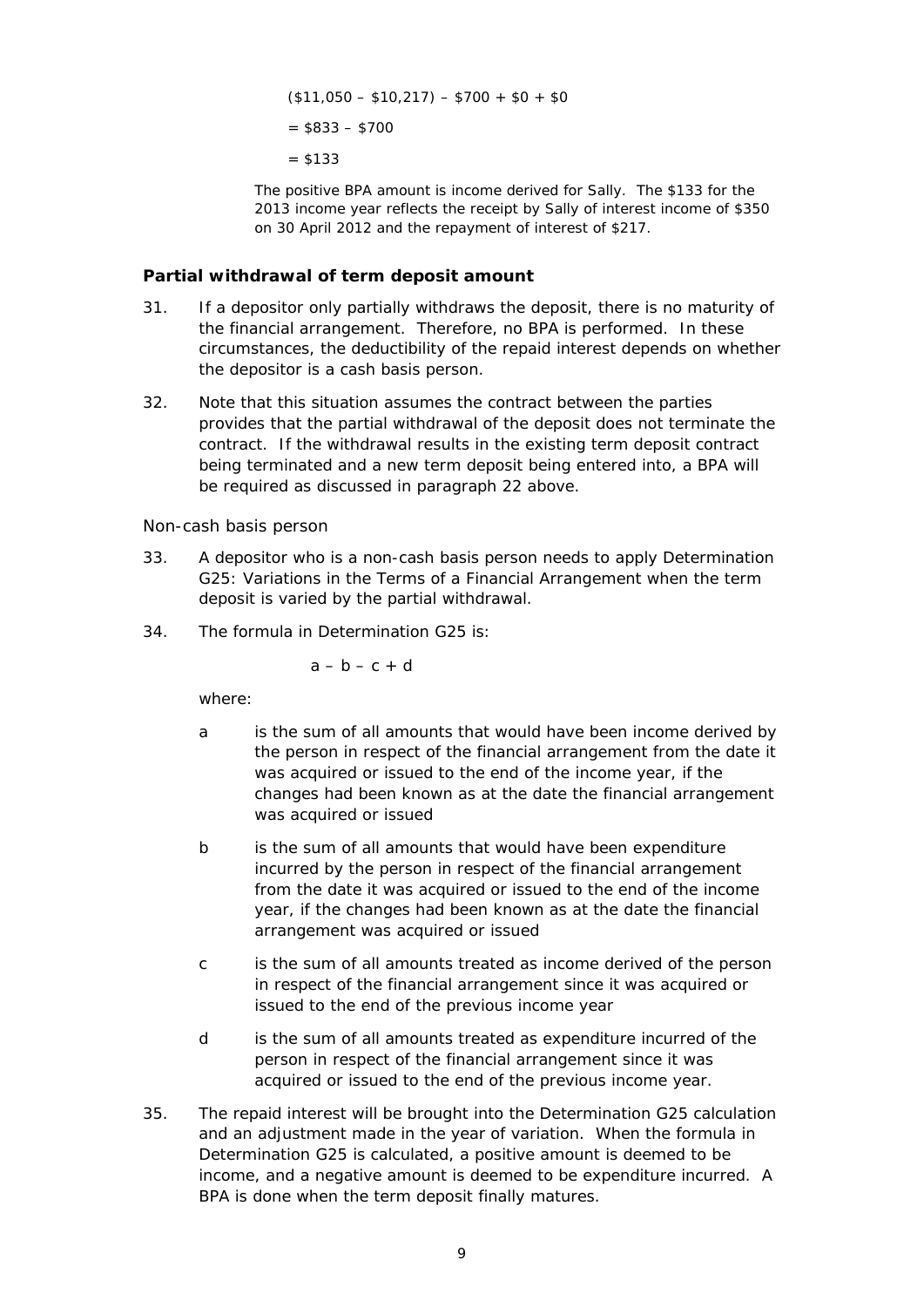### 36. Example 3 illustrates this situation:

#### *Example 3*

On 1 October 2010 Penny invests \$10,000 for two years at 7%, with interest to be credited to her bank account six-monthly. She receives an interest payment of \$350 on 31 March 2011. However, on 1 May 2011 Penny decides to withdraw \$5,000 from the term deposit.

The term deposit contract states that on an early withdrawal the rate of interest is reduced to 5% on the amount of principal withdrawn. The reduced rate applies from the date of the original deposit; in this case, 1 October 2010. Therefore, the amount of interest Penny should have received in relation to the \$5,000 withdrawn is \$146 (seven months interest at 5%). Penny has already been credited with \$175 interest in relation to the \$5,000, so she owes the bank \$29. The bank sets off the amount of interest owed against the amount of the principal to be repaid, and Penny receives \$4,971 on 1 May 2011.

The balance of the principal remains in the term deposit and Penny receives interest payments of \$175 on 30 September 2011 and 31 March 2012. On 30 September 2012, Penny receives \$5,175, being the repayment of the remaining principal and the last interest payment.

Penny is not a cash basis person and has a standard balance date. If she has adopted the straight-line method, the results are as follows:

For the income year ending 31 March 2011, Penny has returned \$350 of income.

For the income year ending 31 March 2012, Penny must apply the formula in Determination G25:

 $a - b - c + d$ 

Item a is \$671. This amount is made up of \$525 in respect of the \$5,000 not withdrawn (being \$5,000 at 7% per annum for the 18 month period from 1 October 2010 to 31 March 2012) and \$146 in respect of the \$5,000 withdrawn (being \$5,000 at 5% per annum for the seven months from 1 October 2010 to 1 May 2011).

Item b is nil, because if the changes had been known about at the start of the financial arrangement there would have been no expenditure. There would simply have been less income, which is taken into account in item a.

Item c is \$350.

Item d is nil.

Therefore, applying the Determination G25 formula, the adjustment in the 2012 income year is:

```
$671 - $0 - $350 + $0= $321
```
As the amount is positive, it is deemed to be income Penny derived for the year ending 31 March 2012. Essentially, the formula takes the \$29 of repaid interest and deducts it from the income derived in the 2012 income year.

For the income year ending 31 March 2013, Penny will have to perform a BPA by applying the following formula:

consideration – income + expenditure + amount remitted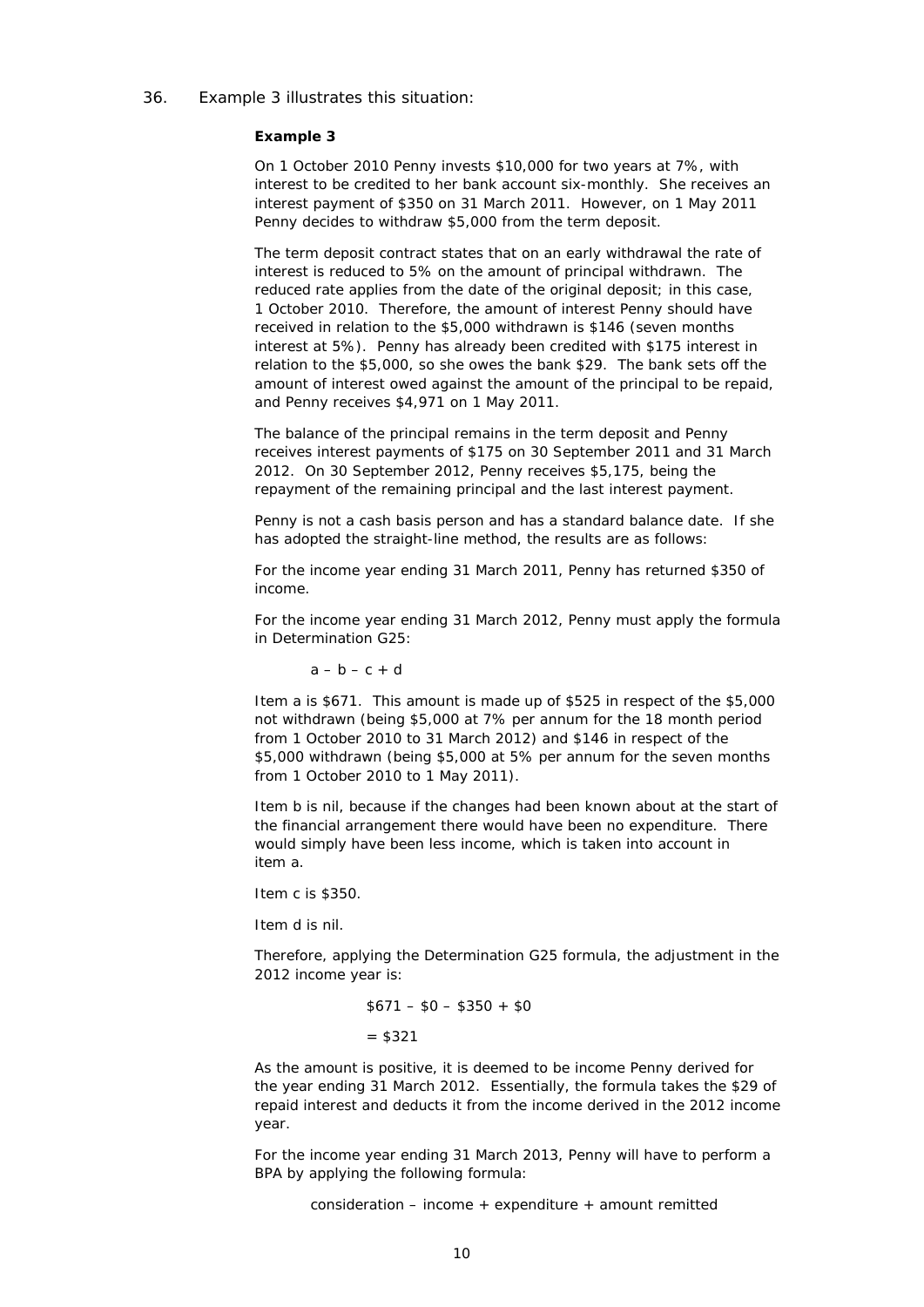The consideration Penny received is the \$10,000 principal repaid and the interest payments of \$875 (being \$350 on 31 March 2011 and \$175 on 30 September 2011, 31 March 2012 and 30 September 2012). The consideration Penny paid is the \$10,000 principal invested and the \$29 repaid interest.

The amount of income Penny derived in earlier income years is \$671 (being \$350 in the 2011 income year and \$321 in the 2012 income year).

There is no expenditure incurred in earlier income years.

No amount is remitted.

Therefore, the BPA is:

 $($10,875 - $10,029) - $671 + $0 + $0$  $=$  \$846 – \$671  $= $175$ 

As the BPA is positive, it is income derived by Penny. This equates with the interest income received by Penny in the 2013 income year. There is no adjustment for the repaid interest, because it was taken into account in the Determination G25 calculation in the previous income year.

### *Cash basis person*

- 37. A person is a cash basis person if either:
	- the income and expenditure under all the person's financial arrangements for the income year does not exceed \$100,000, or
	- the value of all the person's financial arrangements on every day of the income year does not exceed \$1 million,

and

- the difference between the accrual treatment and the cash treatment of all the person's financial arrangements does not exceed \$40,000 for the income year.
- 38. A cash basis person is not required to adopt a spreading method, although they may choose to do so.
- 39. If a depositor is a cash basis person and adopts a spreading method, they need to apply Determination G25 when the term deposit is varied by the partial withdrawal. This is the same as for a non-cash basis person and is covered in paragraphs 33 to 35 above.
- 40. Where a cash basis person does not adopt a spreading method, expenditure incurred during the term of a financial arrangement will be deductible when it is incurred if the general permission is satisfied. In the present case, this means the repaid interest on a partial withdrawal would be deductible at the time of the withdrawal, rather than taken into account in the BPA on the eventual maturity of the term deposit.
- 41. However, to be deductible at the time of the withdrawal, the repaid interest must satisfy the general permission and none of the general limitations must apply.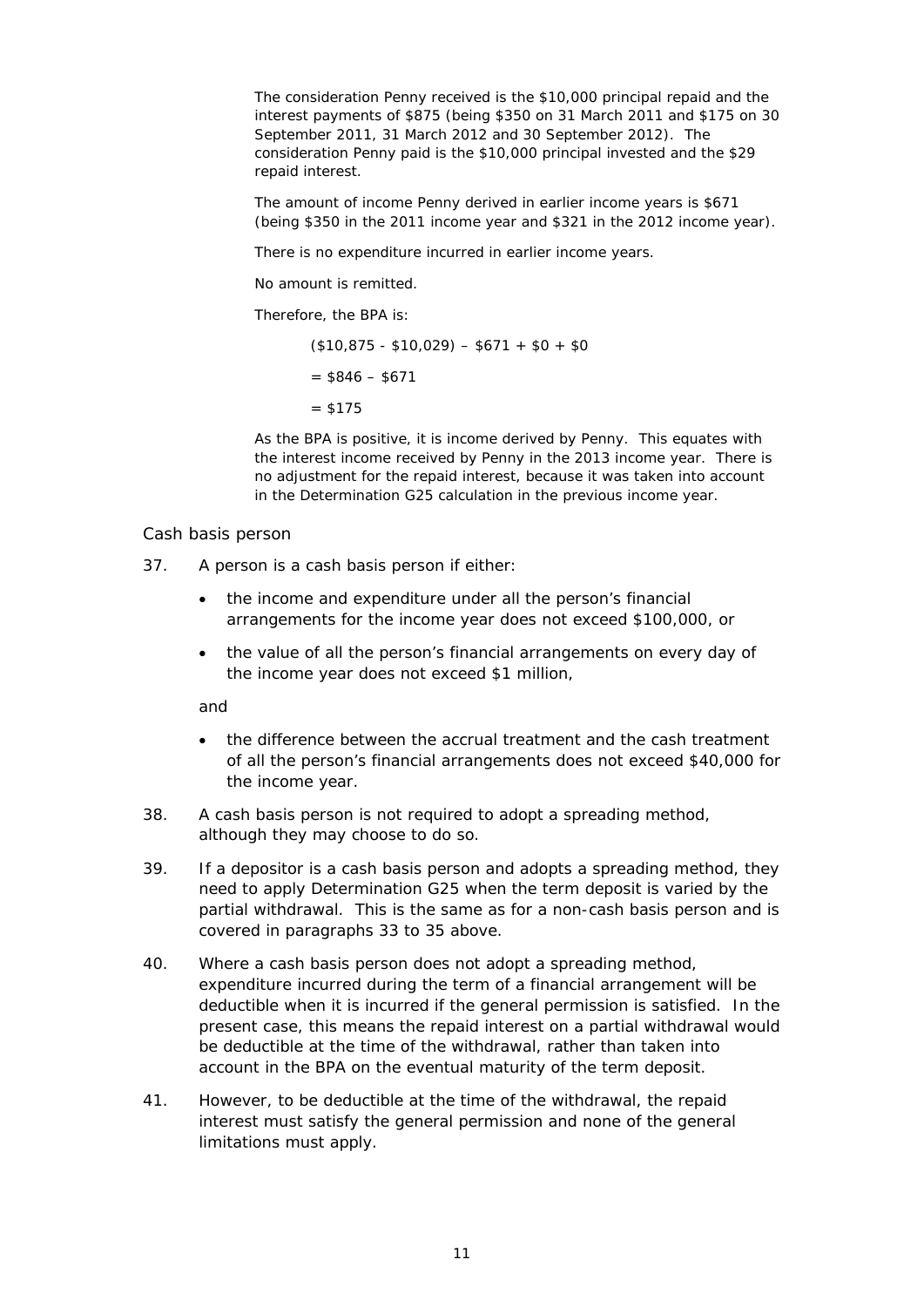- 42. The general permission in s DA 1 provides that a person is allowed a deduction for an amount of expenditure or loss to the extent to which the expenditure or loss is incurred by the person:
	- in deriving their assessable income or excluded income or both, or
	- in the course of carrying on a business for the purposes of deriving their assessable income or excluded income or both.
- 43. The leading New Zealand cases on the deductibility of expenditure are the Court of Appeal decisions in *CIR v Banks* (1978) 3 NZTC 61,236 and *Buckley & Young Ltd v CIR* (1978) 3 NZTC 61,271. These cases establish that there must be a sufficient nexus between the expenditure incurred and the income earning process in order for the expenditure to be deductible.
- 44. In delivering the judgment of the court in *Banks*, Richardson J made the following comments (at pages 61,241 and 61,242):

For reasons such as these it seems clear that the application of the first limb must involve an amalgam of considerations. In the Australian cases … there has been considerable stress on the character of an outgoing in the sense of its being incidental and relevant to the gaining or producing of the assessable income. Statements to that effect emphasise the relationship that must exist between the advantage gained or sought to be gained by the expenditure and the income earning process. They do not, and cannot, specify in concrete terms the kind and degree of connection between the expenditure and the gaining or producing of assessable income required in individual cases for the expenditure to qualify for deduction. …

Putting it positively, Dixon J. said in *Amalgamated Zinc (de Bavay's) Ltd* v *FC of T* (1935) 54 CLR 295, at p. 309 and we respectfully agree:

> 'The expression "in gaining or producing" has the force of "in the course of gaining or producing" and looks rather to the scope of the operations or activities and the relevance thereto of the expenditure than to purpose in itself.'

It then becomes a matter of degree, and so a question of fact, to determine whether there is a sufficient relationship between the expenditure and what it provided, or sought to provide, on the one hand, and the income earning process, on the other, to fall within the words of the section.

### 45. In *Buckley & Young*, Richardson J stated (at page 61,274):

It is not necessary for the purpose of this case to refer in any detail to the principles of deductibility under those provisions. There are two features of sec. 111 [of the *Land and Income Tax Act 1954*] which are of particular importance in this case. The first is that a deduction is available only where the expenditure has the necessary relationship both with the taxpayer concerned and with the gaining or producing of his assessable income or with the carrying on of a business for that purpose. The heart of the inquiry is the identification of the relationship between the advantage gained or sought to be gained by the expenditure and the income earning process. That in turn requires determining the true character of the payment. It then becomes a matter of degree and so a question of fact to determine whether there is a sufficient relationship between the expenditure and what it provided or sought to provide on the one hand, and the income earning process on the other, to fall within the words of the section (*C of IR* v *Banks* (1978) 3 NZTC 61,236, 61,242). The second feature of sec. 111 is that the statutory language contained in the phrase 'to the extent to which' expressly contemplates apportionment.

46. In relation to the deductibility of expenditure incurred in carrying on a business, in *Cox v CIR* (1992) 14 NZTC 9,164, Williams J in the High Court stated (at p 9,168):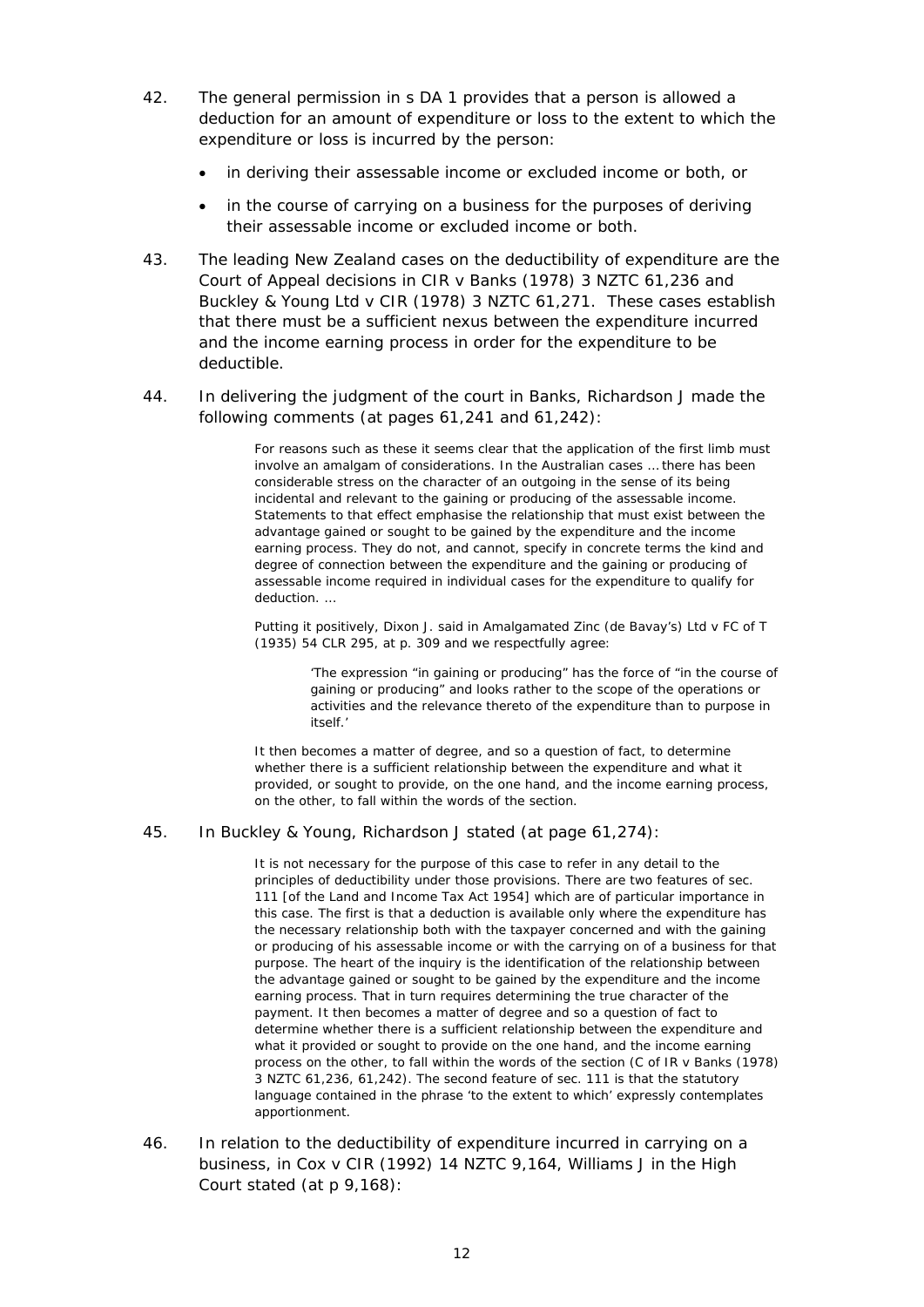While in jurisdictional terms para (b) is the narrower of the two limbs, it is generally recognised that for business taxpayers it facilitates deductibility in circumstances where a deduction might otherwise not be available under the first limb. This is so because it has been acknowledged in the authorities that the conduct of a business may require expenditures to be made which cannot be directly linked to the derivation of assessable income in some positive way, but which are made to, say, keep the enterprise on foot or to reduce expenditure: see *Europa Oil* (supra) at pp 61,196 and 61,197.

The inclusion of the word "necessarily" in para (b) might mean that the paragraph is intended to be read in a restrictive sense, for example, disallowing deductions unless they are unavoidable or logically necessary for a business. However, the authorities have taken a more pragmatic and commercially realistic approach to business expenditures. Thus it is established by the cases that when compared to the older test laid down in s 111 of the Land and Income Tax Act 1954, s 104 has set a much wider and more commercially realistic test of deductibility of expenditure: *de Pelichet McLeod & Co Ltd v CIR* (1981) 5 NZTC 61,216, 61,219; (1982) 5 TRNZ 622, 626. Moreover, whether an expenditure can be said to be necessarily incurred in the course of carrying on a business must be decided in each case on the facts and by way of a judgment based on common sense and business realities: *Europa Oil (NZ) Ltd* (supra) at p 61,196 and at p 61,197.

- 47. The Commissioner considers these decisions remain relevant to the interpretation of s DA 1(1). Earlier provisions that correspond to s DA 1(1)(b) referred to "expenditure necessarily incurred in carrying on a business". Section DA 1 preserves that requirement for nexus, notwithstanding that it has removed the word "necessarily". It is the Commissioner's considered view that the word "necessarily" did no more than indicate a requirement that there be a sufficient degree of connection between the expenditure and the business.
- 48. Applying the principles from these cases requires asking whether there is a sufficient relationship between the repayment of the interest and the earning of assessable income. The Commissioner considers there is not a sufficient relationship between the repayment and the interest income earned under the term deposit under s DA 1(1)(a). The interest income is earned as a result of lending money. The advantage gained by the repayment is the ability to withdraw early from the term deposit contract, and therefore to cease earning the interest income. The repayment is not a cost of deriving the interest income; it is a cost of ceasing to derive the income. The repayment is a cost to the depositor of not fulfilling the terms of the contract between the bank and the depositor.
- 49. The repayment of the interest arises because of the depositor's decision to withdraw a portion of their funds before the maturity date. It is incurred solely because the depositor chooses to make a partial withdrawal; it is not incidental or relevant to the deriving of the earlier income.
- 50. The decision of the Commonwealth Taxation Board of Review in *Case 50* ((1958) 8 C.T.B.R. (N.S.) 250) supports this approach. In *Case 50* the taxpayer was granted leave from his employment to attend university lectures, but he continued to receive his salary for the times he was absent from work, subject to certain conditions. The taxpayer breached those conditions when he later resigned to accept a higher-paid position, so he had to repay some of the salary he had received. The taxpayer claimed a deduction for the amount of salary repaid.
- 51. The Board of Review denied the deduction. The Board concluded:

7. The liability on the taxpayer to repay the £412 arose directly from his failure to observe the conditions he had agreed to under which he had been paid salary in respect of periods of leave of absence granted to him for the purpose of attending lectures and examinations set down for the course of study undertaken by him.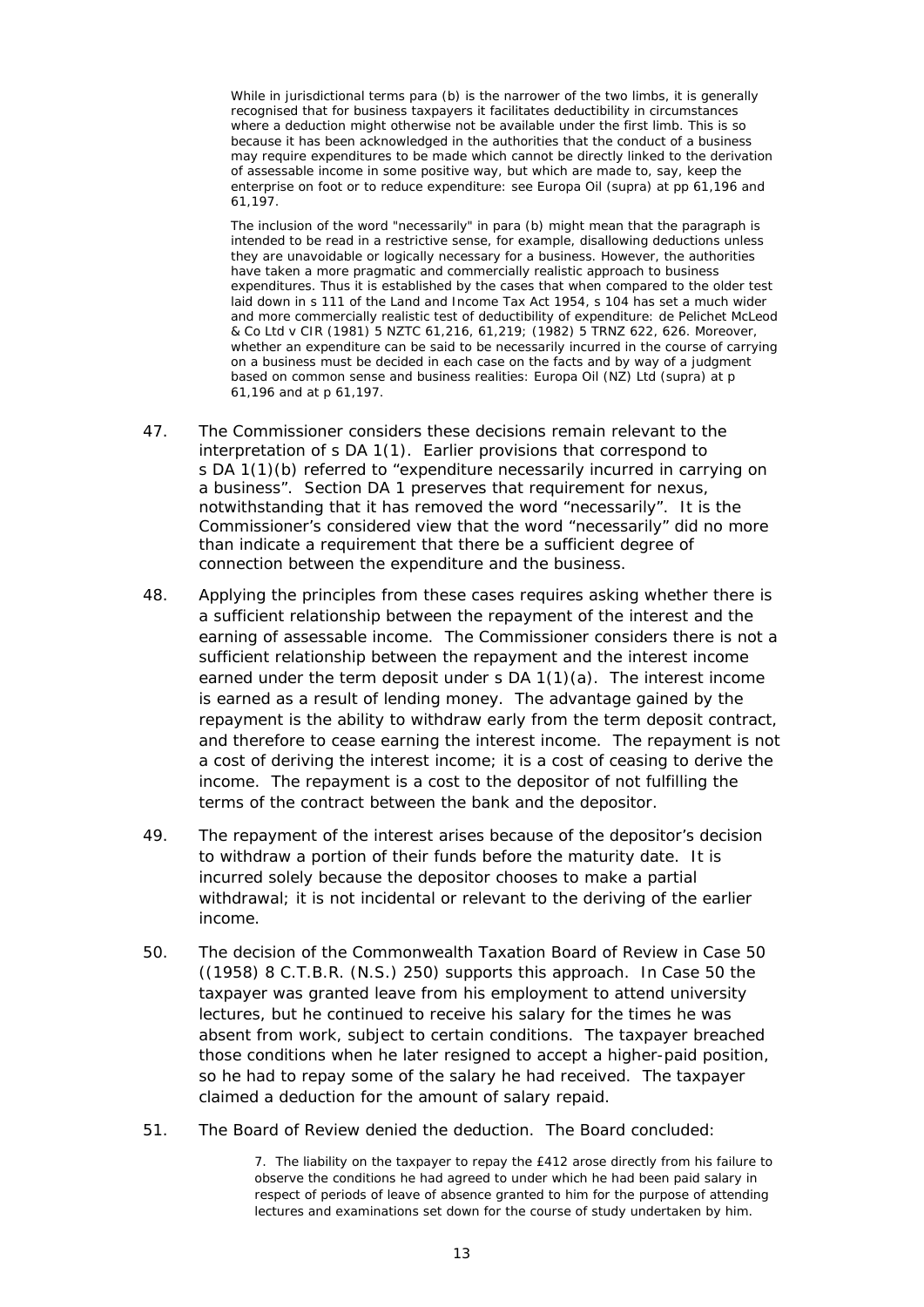The outgoing was not incurred by the taxpayer in the course of gaining or producing his assessable income…. The outgoing was not incidental or relevant to the gaining or producing of his assessable income but was incurred solely because of his failure to observe the conditions laid down when the leave was granted to him.

- 52. Where the amount of the repaid interest is not deductible at the time of repayment, it falls to be dealt with through the BPA on maturity of the deposit.
- 53. However, the Commissioner considers that a deduction may be available where the repayment of the interest was incurred in the course of carrying on a business for the purpose of deriving assessable income, or excluded income or a combination of both assessable and excluded income: s DA 1(1)(b). The courts take a pragmatic and commercially realistic approach to business expenditure. Whether there is a sufficient nexus under s DA 1(1)(b) will depend upon the facts of each case. In this situation, s EW 31(3) and the BPA formula ensure that no double deduction can occur.
- 54. The amount of the repaid interest will be included in both the "consideration" and "expenditure" elements of the BPA calculation. Where a depositor partially withdraws a term deposit early and is required to repay interest derived in a previous income year, the application of the BPA at maturity will generally result in a positive amount. This reflects the receipt of interest income in the final year of the term deposit. Section EW 31(3) provides that a positive BPA amount is income derived by a person in the year the calculation is made. However, it is not income to the extent to which it arises from expenditure incurred under the financial arrangement in earlier income years and for which a deduction was denied. Thus, the amount of interest income derived in the final year of the term deposit will be reduced by the amount of interest repaid in an earlier year. However, an amount of repaid interest for which a deduction was available (under s DA 1(1)(b)) will not reduce the amount of interest income derived in the final year of the term deposit. This ensures the depositor returns the correct amount of interest income over the full term of the deposit.
- 55. Example 4 illustrates this for a non-business cash basis holder:

### *Example 4*

On 1 October 2010 Penny invests \$10,000 for two years at 7%, with interest to be credited to her bank account six-monthly. She receives an interest payment of \$350 on 31 March 2011. However, on 1 May 2011 Penny decides to withdraw \$5,000 from the term deposit.

The term deposit contract states that on an early withdrawal the rate of interest is reduced to 5% on the amount of principal withdrawn. The reduced rate applies from the date of the original deposit; in this case, 1 October 2010. Therefore, the amount of interest Penny should have received in relation to the \$5,000 withdrawn is \$146 (seven months interest at 5%). Penny has already been credited with \$175 interest in relation to the \$5,000, so she owes the bank \$29. The bank sets off the amount of interest owed against the amount of the principal to be repaid, and Penny receives \$4,971 on 1 May 2011.

The balance of the principal remains in the term deposit and Penny receives interest payments of \$175 on 30 September 2011 and 31 March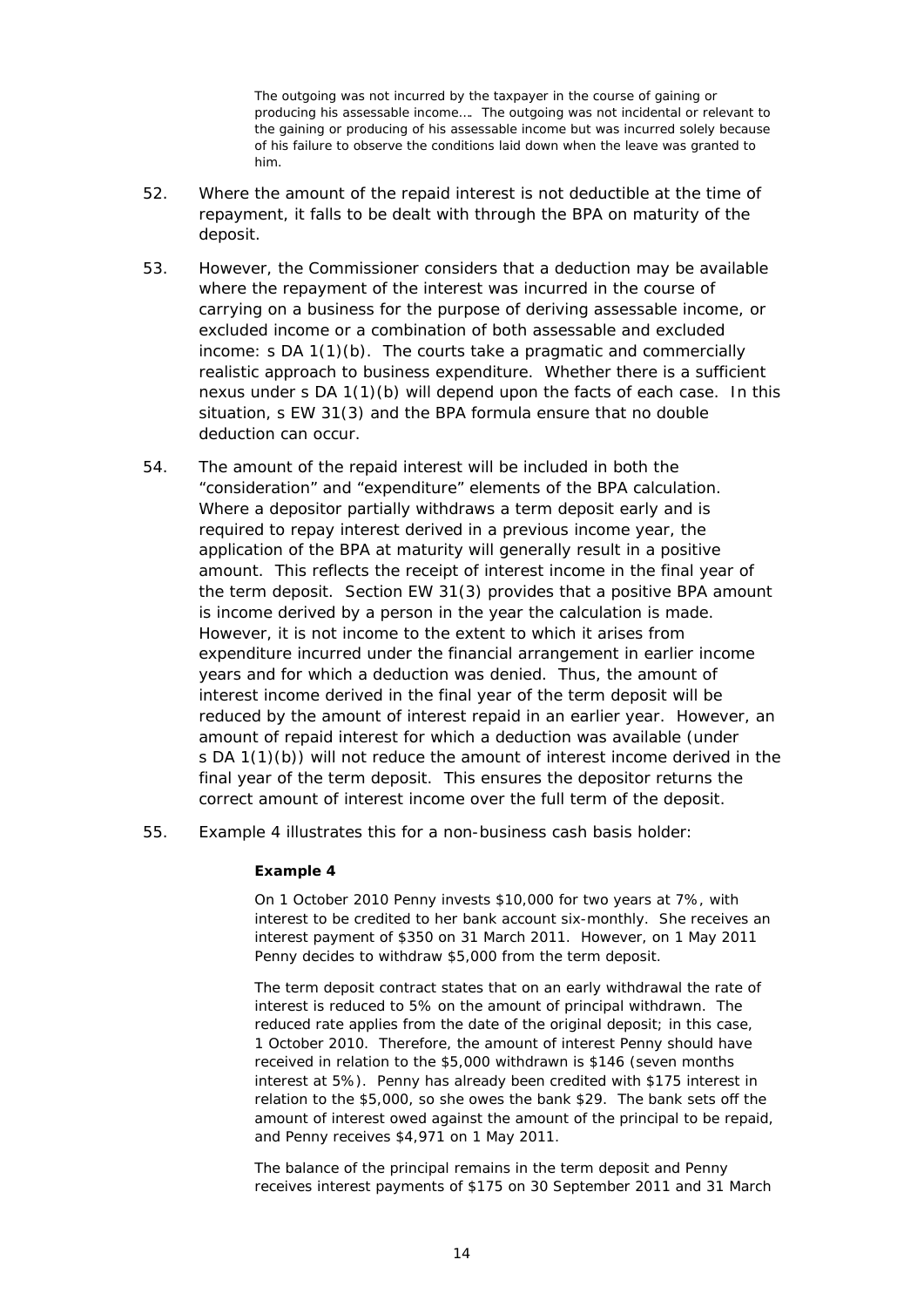2012. On 30 September 2012, Penny receives \$5,175, being the repayment of the remaining principal and the last interest payment.

These are the same facts as in Example 3 above, except that in the current example Penny is a cash basis person who chooses not to adopt a spreading method. Therefore, in this example, the results are as follows:

For the income year ending 31 March 2011, Penny will have returned income of \$350.

For the income year ending 31 March 2012, Penny will have returned income of \$350 (being the interest payments of \$175 on 30 September 2011 and 31 March 2012). She will not be able to claim a deduction for the \$29 repaid interest on 1 May 2011.

For the income year ending 31 March 2013, Penny will have to perform a BPA by applying the following formula:

consideration – income  $+$  expenditure  $+$  amount remitted

The consideration Penny received is the \$10,000 principal repaid and the interest payments of \$875 (being \$350 on 31 March 2011, and \$175 on 30 September 2011, 31 March 2012 and 30 September 2012). The consideration Penny paid is the \$10,000 principal invested and the \$29 repaid interest.

The amount of income derived in earlier income years is \$700 (being \$350 in each of the 2011 and 2012 income years).

The expenditure incurred in earlier income years is \$29, being the amount of repaid interest.

There is no amount remitted.

Therefore, the BPA is:

 $($10,875 - $10,029) - $700 + $29 + $0$  $=$  \$846 – \$700 + \$29  $= $175$ 

As the BPA is positive, it is income Penny derived. However, it is not income to the extent to which it arises from expenditure incurred in earlier years and for which a deduction was denied. A deduction was denied for the \$29 repaid interest in the 2012 income year, so the positive BPA is reduced by that amount. Therefore, in the 2013 income year, Penny derives income of \$146. This amount equates to the interest payment of \$175 received on 30 September 2012, reduced by the interest repaid on 1 May 2011.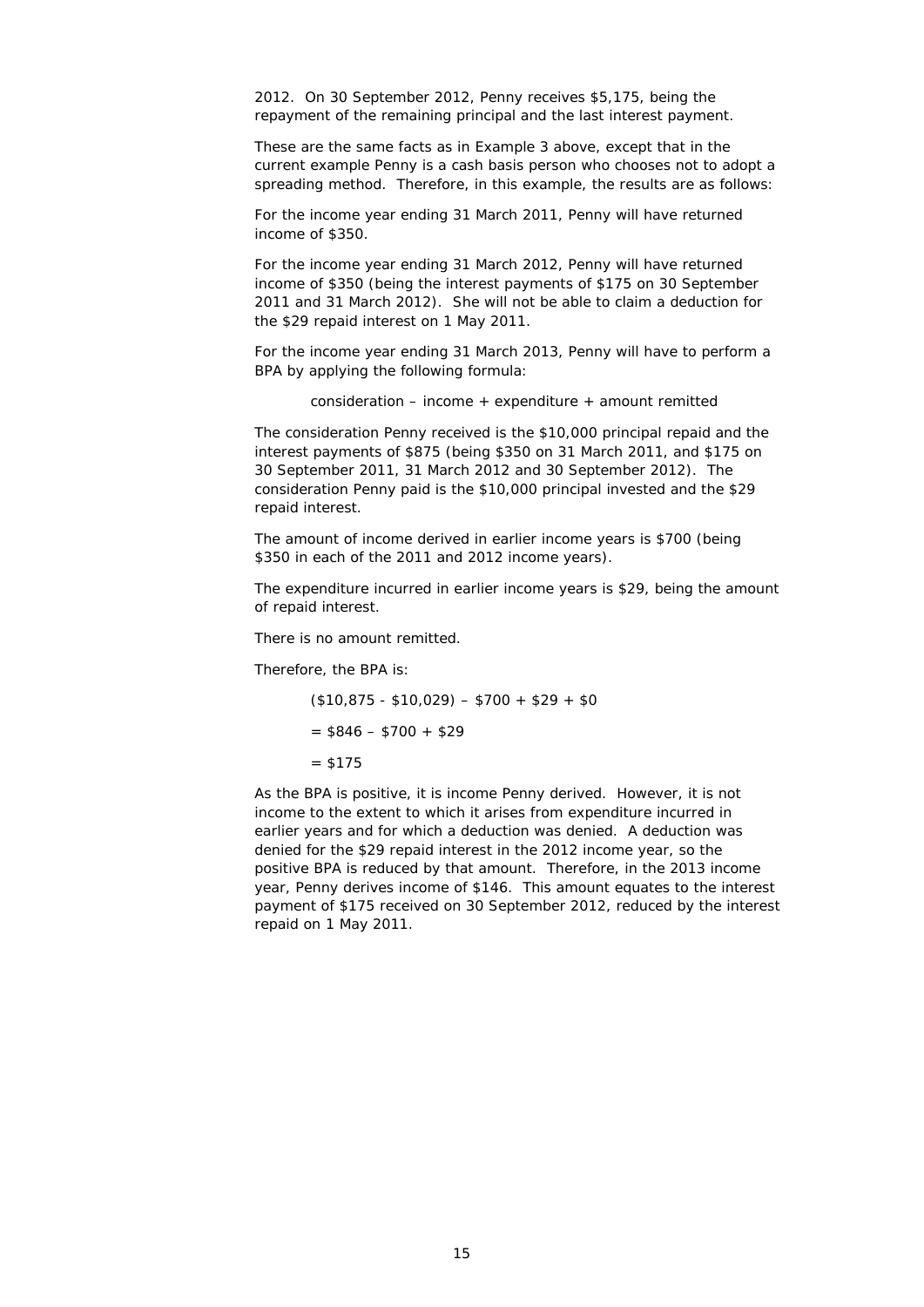56. Section DA 1(1) and (2) reads:

*Nexus with income* 

- (1) A person is allowed a deduction for an amount of expenditure or loss, including an amount of depreciation loss, to the extent to which the expenditure or loss is—
	- (a) incurred by them in deriving—
		- (i) their assessable income; or
		- (ii) their excluded income; or
		- (iii) a combination of their assessable income and excluded income; or
	- (b) incurred by them in the course of carrying on a business for the purpose of deriving—
		- (i) their assessable income; or
		- (ii) their excluded income; or
		- (iii) a combination of their assessable income and excluded income.

### *General permission*

- (2) Subsection (1) is called the **general permission**.
- 57. Section DA 2(1) reads:

#### *Capital limitation*

- (1) A person is denied a deduction for an amount of expenditure or loss to the extent to which it is of a capital nature. This rule is called the **capital limitation**.
- 58. Section DB 6(1) and (4) reads:

### **DB 6 Interest: Not capital expenditure**

### *Deduction*

(1) A person is allowed a deduction for interest incurred.

…

#### *Link with subpart DA*

(4) This section overrides the capital limitation. The general permission must still be satisfied and the other general limitations still apply.

### 59. Section DB 7(1), (2) and (8) reads:

### **DB 7 Interest: Most companies need no nexus with income**

*Deduction* 

(1) A company is allowed a deduction for interest incurred.

*Exclusion: Qualifying company* 

(2) Subsection (1) does not apply to a qualifying company.

…

#### *Link with subpart DA*

(8) This section supplements the general permission and overrides the capital limitation, the exempt income limitation, and the withholding tax limitation. The other general limitations still apply.

#### 60. Section DB 11 reads:

#### **DB 11 Negative base price adjustment**

### *Deduction*

(1) A person who has a negative base price adjustment under section EW 31(4) (Base price adjustment formula) is allowed a deduction for the expenditure to the extent to which it arises from assessable income, under section CC 3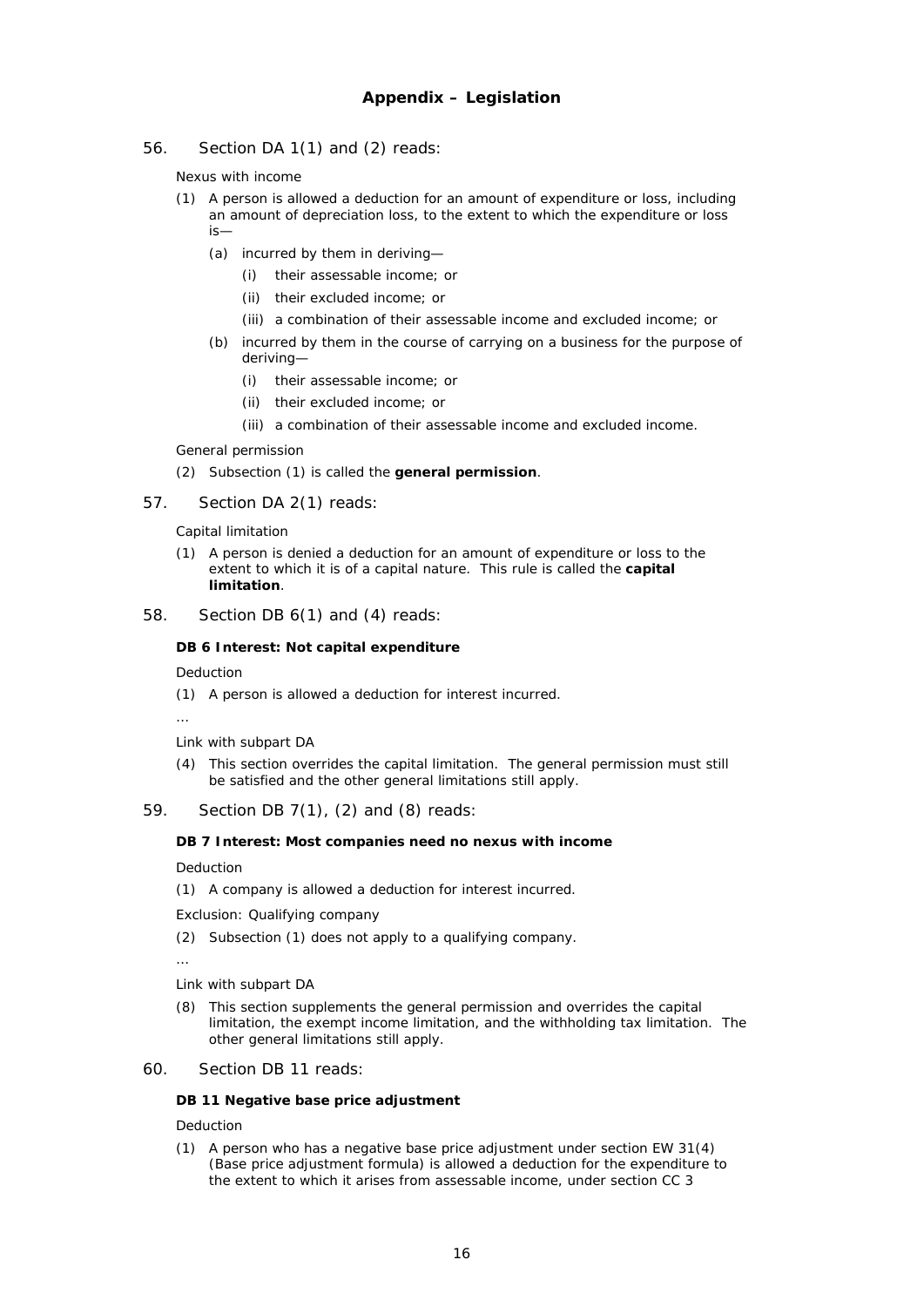(Financial arrangements), derived by the person under the financial arrangement in earlier income years.

- *Link with subpart DA*
- (2) This section supplements the general permission and overrides all the general limitations.
- 61. Section EW 3(2) and (3) reads:

*Money received for money provided* 

- (2) A financial arrangement is an arrangement under which a person receives money in consideration for that person, or another person, providing money to any person—
	- (a) at a future time; or
	- (b) on the occurrence or non-occurrence of a future event, whether or not the event occurs because notice is given or not given.

*Examples of money received for money provided* 

- (3) Without limiting subsection (2), each of the following is a financial arrangement—
	- (a) a debt, including a debt that arises by law:
	- (b) a debt instrument:
	- (c) the deferral of the payment of some or all of the consideration for an absolute assignment of some or all of a person's rights under another financial arrangement or under an excepted financial arrangement:
	- (d) the deferral of the payment of some or all of the consideration for a legal defeasance releasing a person from some or all of their obligations under another financial arrangement or under an excepted financial arrangement.
- 62. Section EW 29(3) reads:

*Maturity* 

- (3) A party to a financial arrangement must calculate a base price adjustment as at the date on which the arrangement matures.
- 63. Section EW 31 contains the base price adjustment formula and states:

#### **EW 31 Base price adjustment formula**

*Calculation of base price adjustment* 

(1) A person calculates a base price adjustment using the formula in subsection (5).

*When formula applies* 

(2) The person calculates the base price adjustment for the income year in which section EW 29 applies to them.

*Positive base price adjustment* 

(3) A base price adjustment, if positive, is income, under section CC 3 (Financial arrangements), derived by the person in the income year for which the calculation is made. However, it is not income to the extent to which it arises from expenditure incurred by the person under the financial arrangement in earlier income years and for which a deduction was denied in those income years.

*Negative base price adjustment* 

(4) A base price adjustment, if negative, is expenditure incurred by the person in the income year for which the calculation is made. The person is allowed a deduction for the expenditure under section DB 11 (Negative base price adiustment).

*Formula* 

(5) The formula is—

consideration – income + expenditure + amount remitted

*Definition of items in formula* 

(6) The items in the formula are defined in subsections (7) to (11).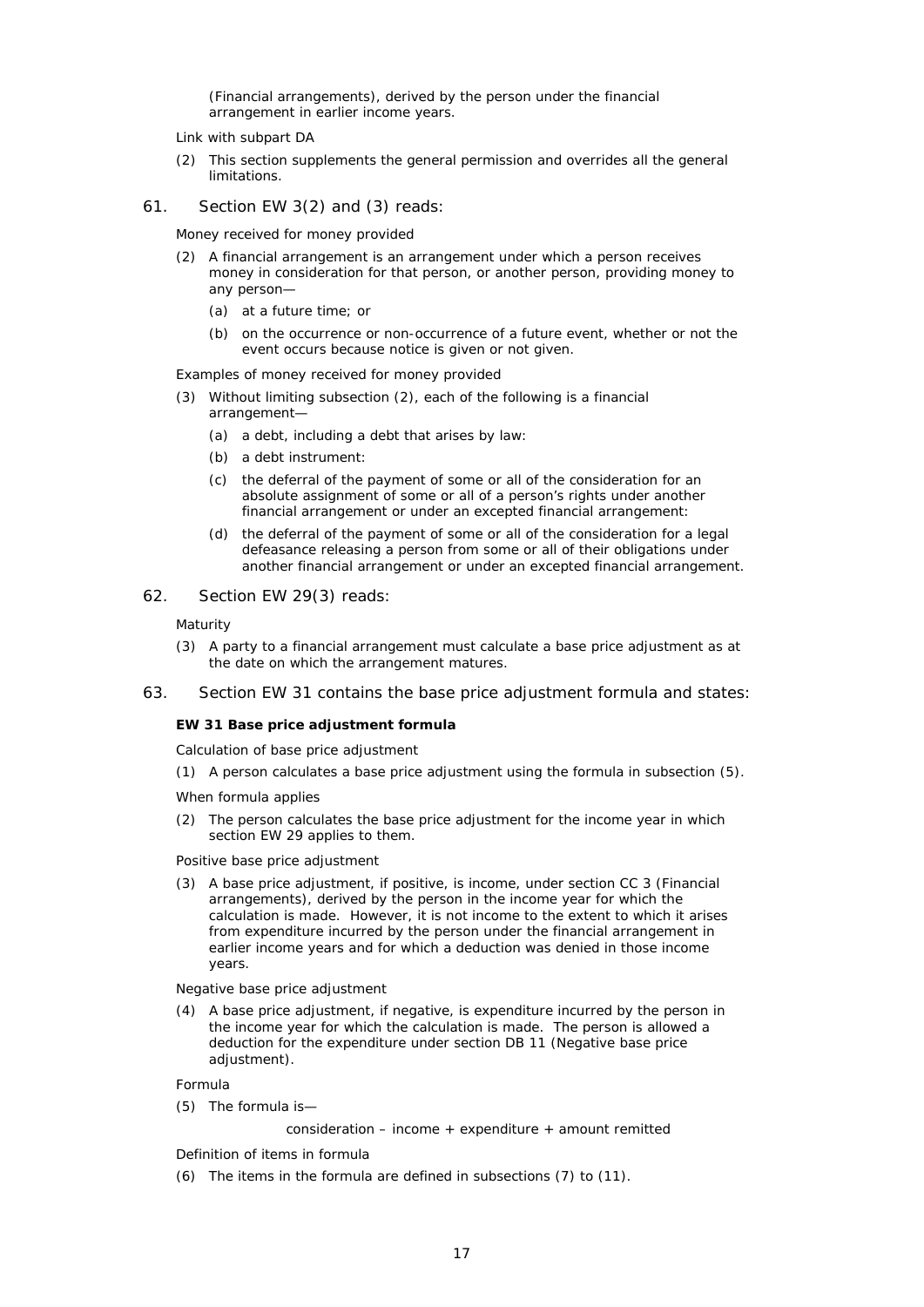#### *Consideration*

- (7) **Consideration** is all consideration that has been paid, and all consideration that is or will be payable, to the person for or under the financial arrangement, minus all consideration that has been paid, and all consideration that is or will be payable, by the person for or under the financial arrangement. For the purposes of this subsection, the following are ignored:
	- (a) non-contingent fees, if the relevant method is not the IFRS financial reporting method in section EW 15D:
	- (b) non-integral fees, if the relevant method is the IFRS financial reporting method in section EW 15D.

*Consideration in particular cases* 

(8) If any of sections EW 32 to EW 48 applies, the consideration referred to in subsection (7) is adjusted under the relevant section.

#### *Income*

- (9) **Income** is—
	- (a) income derived by the person under the financial arrangement in earlier income years; and
	- (b) dividends derived by the person from the release of the obligation to repay the amount lent; and
	- (c) income derived under section CF 2(2) and (3) (Remission of specified suspensory loans).

#### *Expenditure*

(10) **Expenditure** is expenditure incurred by the person under the financial arrangement in earlier income years.

#### *Amount remitted*

- (11) **Amount remitted** is an amount that is not included in the consideration paid or payable to the person because it has been remitted—
	- (a) by the person; or
	- (b) by law.
- 64. Section EW 54 reads:

#### **EW 54 Meaning of cash basis person**

*Who is cash basis person* 

- (1) A person is a *cash basis person* for an income year if—
	- (a) 1 of the following applies in the person's case for the income year:
		- (i) section EW 57(1); or
		- (ii) section EW 57(2); and
		- (b) section EW 57(3) applies in the person's case for the income year.

*Persons excluded by Commissioner* 

(2) A person may be excluded under section EW 59 from being a cash basis person for a class of financial arrangements.

### 65. Section EW 55 reads:

### **EW 55 Effect of being cash basis person**

*Use of spreading method* 

(1) A cash basis person is not required to apply any of the spreading methods to any of their financial arrangements, but may choose to do so under section EW 61.

#### *Calculation of base price adjustment*

- (2) The fact that a cash basis person does not use any of the spreading methods for the financial arrangement does not excuse them from the requirement to calculate a base price adjustment when any of section EW 29(1) to (12) applies to them.
- 66. Section EW 57 reads: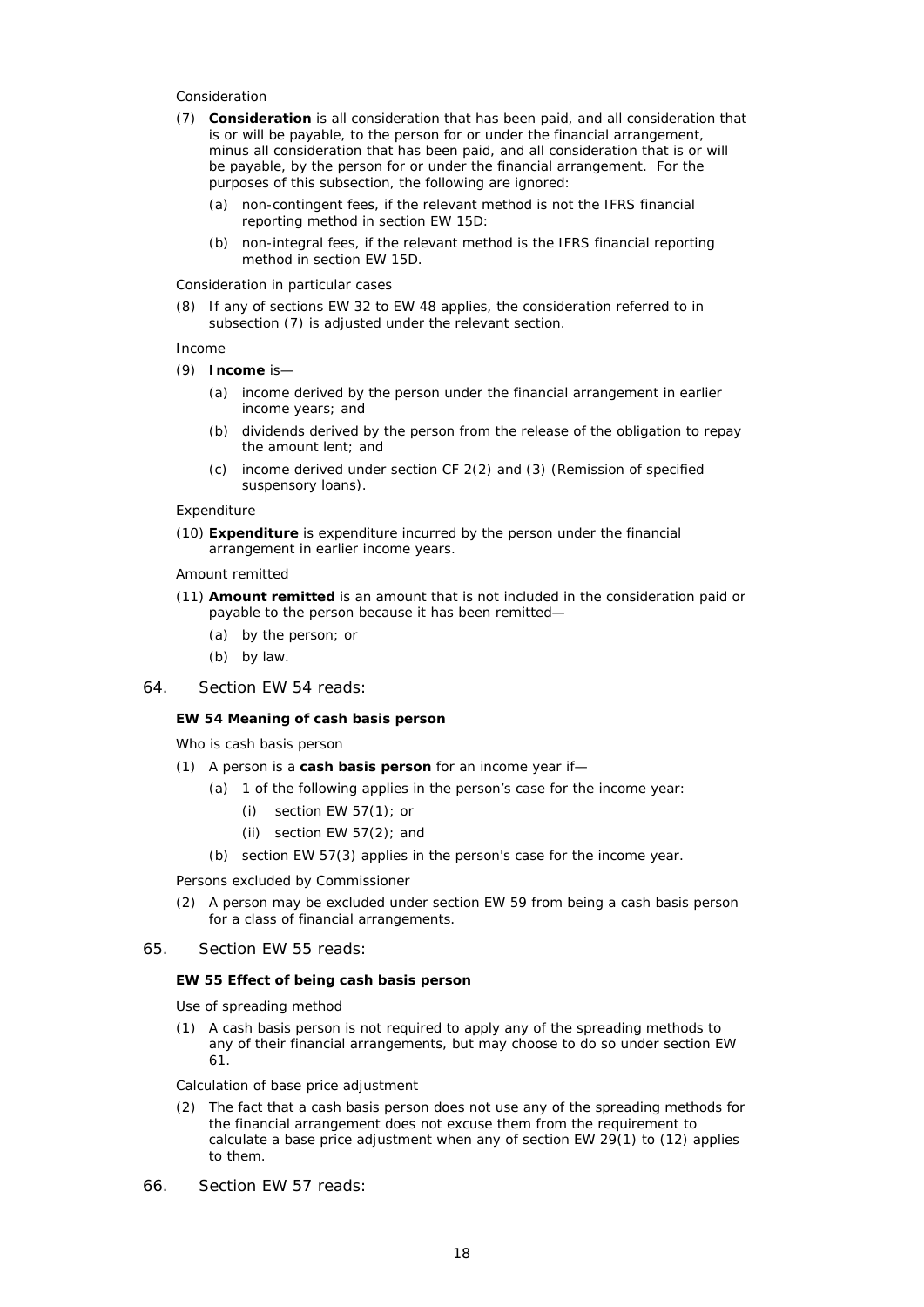### **EW 57 Thresholds**

*Income and expenditure threshold* 

(1) For the purposes of section EW  $54(1)(a)(i)$ , this subsection applies if the absolute value of the person's income and expenditure in the income year under all financial arrangements to which the person is a party is \$100,000 or less.

#### *Absolute value threshold*

- (2) For the purposes of section EW  $54(1)(a)(ii)$ , this subsection applies if, on every day in the income year, the absolute value of all financial arrangements to which the person is a party added together is \$1,000,000 or less. The value of each arrangement is,—
	- (a) for a fixed principal financial arrangement, its face value:
	- (b) for a variable principal debt instrument, the amount owing by or to the person under the financial arrangement:
	- (c) for a financial arrangement to which the old financial arrangements rules apply, the value determined under those rules.

#### *Deferral threshold*

(3) For the purposes of section EW 54(1)(b), this subsection applies if the result of applying the formula in subsection (4) to each financial arrangement to which the person is a party at the end of the income year and adding the outcomes together is \$40,000 or less.

#### *Formula*

(4) The formula is—

#### (accrual income – cash basis income) + (cash basis expenditure – accrual expenditure)

### *Definition of items in formula*

(5) The items in the formula are defined in subsections (6) to (9).

#### *Accrual income*

- (6) **Accrual income** is the amount that would have been income derived by the person under the financial arrangement if the person had been required to use a spreading method in the period starting on the date on which they became a party to the arrangement and ending on the last day of the income year for which the calculation is made. It is calculated using 1 of the following methods, as chosen by the person:
	- (a) the yield to maturity method, whether or not the person may use it, or has chosen to use it, for their financial arrangement; or
	- (b) the straight-line method, whether or not the person may use it, or has chosen to use it, for their financial arrangement; or
	- (c) an alternative method approved by the Commissioner.

#### *Cash basis income*

(7) **Cash basis income** is the amount that would have been income derived by the person under the financial arrangement if the person had been a cash basis person in the period starting on the date on which they became a party to the arrangement and ending on the last day of the income year for which the calculation is made.

*Cash basis expenditure* 

(8) **Cash basis expenditure** is the amount that would have been expenditure incurred by the person under the financial arrangement if the person had been a cash basis person in the period starting on the date on which they became a party to the arrangement and ending on the last day of the income year for which the calculation is made.

#### *Accrual expenditure*

(9) **Accrual expenditure** is the amount that would have been expenditure incurred under the financial arrangement if the person had been required to use a spreading method in the period starting on the date on which they became a party to the arrangement and ending on the last day of the income year for which the calculation is made. It is calculated using 1 of the following methods, as chosen by the person: